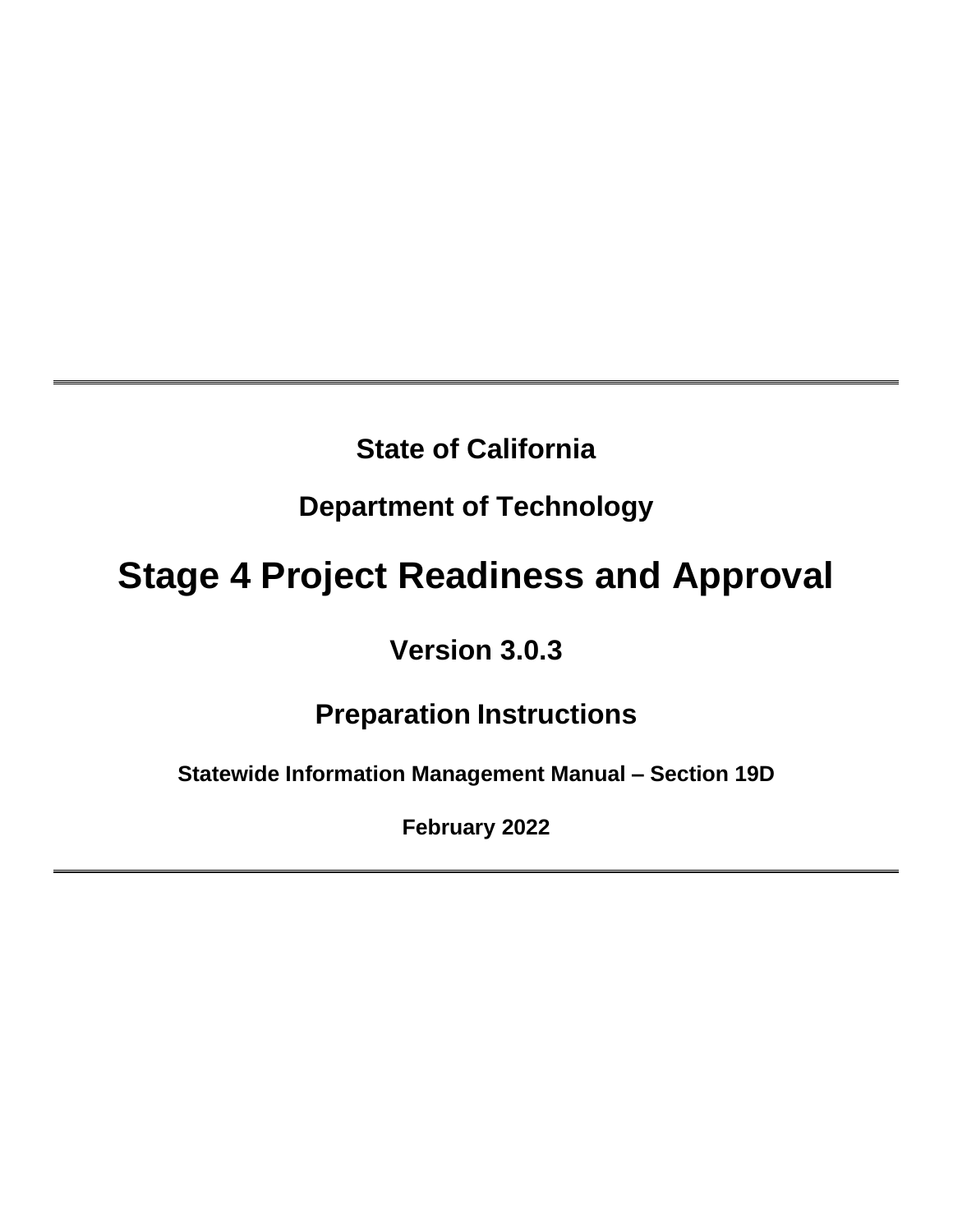### **INTRODUCTION TO THE STAGE 4 PROJECT READINESS AND APPROVAL**

### <span id="page-1-0"></span>**Overview**

Statewide Information Management Manual (SIMM) Section 19D, Stage 4 Project Readiness and Approval, is the fourth and final stage of the Project Approval Lifecycle (PAL) and provides a basis for agencies/state entities to evaluate and reconfirm that the business objectives will be achieved, ensure the alternative solution selected continues to yield the highest probability of success, and baseline the project's timeframes, projected schedule and costs.

During Stage 4, you will also update the anticipated costs within the Financial Analysis Worksheets (FAWs) (SIMM [Section 19-F\)](https://cdt.ca.gov/policy/simm-19/) as actual costs are determined. The Stage 4 Project Readiness and Approval instructions have been prepared to help State of California agencies and state entities<sup>1</sup> meet the California Department of Technology (CDT) requirements for documentation of proposals for projects.

#### **Clarifications**

- $\checkmark$  A Stage 3 Solution Analysis must be approved by the CDT prior to submitting the Stage 4 Project Readiness and Approval.
- $\checkmark$  Proposal reporting requirements are initially determined as part of the Stage 1 Project Reportability Assessment but may have changed as the proposal progressed though the PAL.
- $\checkmark$  For proposals anticipated to be non-delegated, agencies/state entities are required to submit a Stage 4 Project Readiness and Approval to the CDT.
- $\checkmark$  For proposals anticipated to be delegated, agencies/state entities must receive approval of the Stage 4 Project Readiness and Approval from the agency/state entity's director, as applicable.

# <span id="page-1-1"></span>**Stage 4 Reporting Requirements**

For proposals that are anticipated to be non-delegated, the CDT requires specific information from agencies/state entities to carry out its responsibilities in approving the Stage 4 Project Readiness and Approval. To evaluate an agency/state entity's Stage 4 Project Readiness and Approval, the CDT needs to fully assess all PAL Stages/Gates as a whole to assess the respective objectives, timeframes, schedules, project costs, procurement planning and strategy, as well as confirm accuracy and feasibility. Stage 4 will confirm the agency/state entity's ability to implement the project.

Each agency/state entity is responsible for ensuring its Stage 4 Project Readiness and Approval analyses meet CDT requirements. The Stage 4 Project Readiness and Approval must be comprehensive and cannot rely on verbal or subsequent written responses (e.g., emails) to the CDT staff's questions to provide needed justification for the submission. Incomplete submissions that fail to provide relevant information in written form may be returned without consideration at the discretion of the CDT.

<sup>1</sup>**State entity:** Includes every state office, officer, department, division, bureau, board, and commission, including Constitutional Officers. "State entity" does not include the University of California, California State University, the State Compensation Insurance Fund, the Legislature, or the Legislative Data Center in the Legislative Counsel Bureau.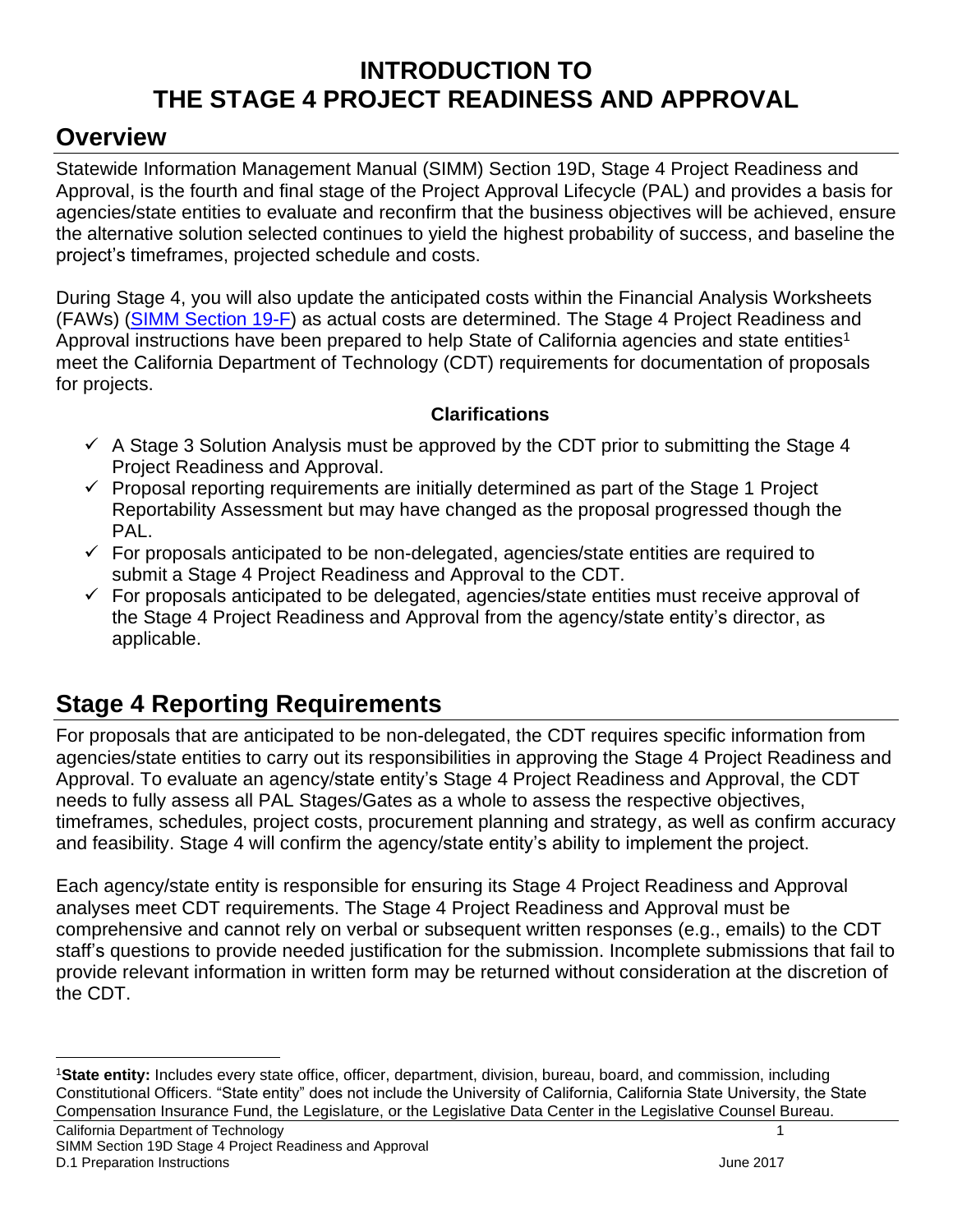The CDT may, at its discretion, request additional information from the agency or state entity. Per State Administrative Manual (SAM) Section 4819.31, the CDT Office of Statewide Project Delivery (OSPD) may request to review and or approve information technology (IT) non-delegated procurements prior to release to the public.

### **Changes to Previously Approved Submittals**

As a proposal progresses through each stage of the PAL, further analysis is conducted, uncertainties are cleared, and data used for decision-making improves. As additional information is collected (e.g., cost estimates, schedules, and business objectives), the information submitted in an earlier stage can be refined. If information from a previously approved stage needs to be updated, the agency/state entity should submit an updated Stage 1 Business Analysis, Stage 2 Alternatives Analysis, and/or Stage 3 Solution Analysis along with the Stage 4 Project Readiness and Approval submittal as necessary.

### **Changes to Reportability Status**

If at any stage in the PAL a proposal initially anticipated to be delegated now meets any of the nondelegated criteria as per [SAM Section 4819.37,](https://www.dgs.ca.gov/Resources/SAM#@ViewBag.JumpTo) the agency/state entity is required to resubmit all previous Stage/Gate deliverables with all applicable sections completed for CDT review and approval.

# <span id="page-2-0"></span>**Stage 4 Project Readiness and Approval Version 3.0**

To ensure California's compliance with the American's with Disabilities Act as Amended, the CDT will only be supporting and accepting for submission the Stage 4 version 3.0 Microsoft (MS) Word forms starting February 28, 2022.

#### **Differences from prior version**

The prior version contains the same content sections. The Stage 4 version 3.0 includes the following changes:

- The form no longer uses tables as a means of organizing content
- Sections that required check boxes are now drop-down fields/lists or narrative areas
- The iterative sections will now be cut and pasted by the user manually
- Sections that require artifacts to be attached to the MS Word document, will now be required to be submitted as attachments to the submission email.

**NOTE**: You may use "**Ctrl c**" and "**Ctrl v**" to copy and paste as needed throughout the Stage/Gate template. Most sections that require duplication also have content control features to make copying and pasting easier.

# <span id="page-2-1"></span>**Stage 4 Project Readiness and Approval Transmittal Requirements**

The Project Approval Executive Transmittal Form, located in [SIMM Section 19G,](https://cdt.ca.gov/policy/simm-19/) will be used to satisfy the transmittal requirements for Stage 4 Project Readiness and Approval.

- $\checkmark$  State entities are required to sign and submit the Project Approval Executive Transmittal to their governing agency for approval. This is located on the CDT State Information Management Manual (SIMM) section 19 G.
- $\checkmark$  Agencies are required to sign and submit the Project Approval Executive Transmittal to the CDT.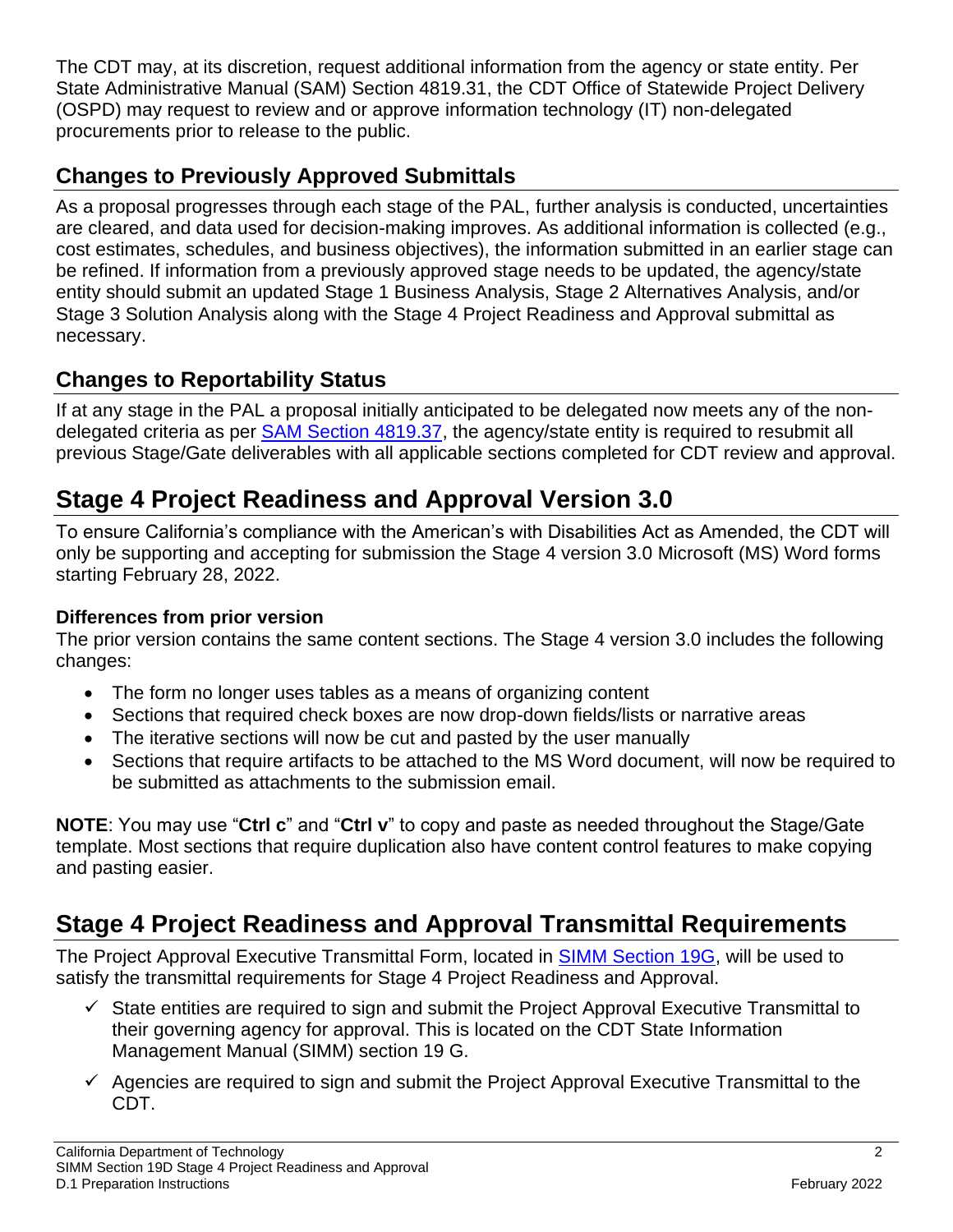**Exception –** State entities that are not governed by agencies can sign and submit the Project Approval Executive Transmittal directly to the CDT.

*State entity: Includes every state office, officer, department, division, bureau, board, and commission, including Constitutional Officers. "State entity" does not include the University of California, California State University, the State Compensation Insurance Fund, the Legislature, or the Legislative Data Center in the Legislative Counsel Bureau.*

The Stage 4 Project Readiness and Approval and attachments should be submitted to the CDT through the Project Oversight email address at: [\(ProjectOversight@state.ca.gov\)](mailto:ProjectOversight@state.ca.gov).

# <span id="page-3-0"></span>**Project Approval Executive Transmittal**

The transmittal template (available in [SIMM Section 19G\)](https://cdt.ca.gov/policy/simm-19/) contains the approving agency/state entity executive signatures, with the following components:

- 1. **State Entity Name:** Enter the state entity name that prepared the Stage 4 Project Readiness and Approval. Designate one state entity as owner if multiple state entities have a role in the proposal.
- 2. **Agency Name**: Enter the agency name that prepared the Stage 4 Project Readiness and Approval. Designate one agency as owner if multiple agencies have a role in the proposal. This field is not required for state entities not governed by an agency.
- 3. **Proposal Name:** Enter the proposal name as determined by the agency/state entity in the approved Stage 1 Business Analysis.
- 4. **Department of Technology Project Number**: Enter the project number assigned by the CDT during the Stage 1 Business Analysis (in "0000-000" format).
- 5. **Submission Deliverable**: Select the Stage/Gate deliverable(s), as applicable. If an agency/state entity desires to withdraw a proposal, they will select the applicable Stage/Gate deliverable(s) and the "Withdraw Submission" box.
- 6. **Approval Signatures:** The agency/state entity executive approval signatures are required, documenting commitment and involvement at the agency/state entity level. The required signatures include those of the Information Security Officer, Enterprise Architect, Chief Information Officer, Budget Officer, Procurement and Contracting Officer, State Entity Director, Agency Information Officer and the Agency Secretary.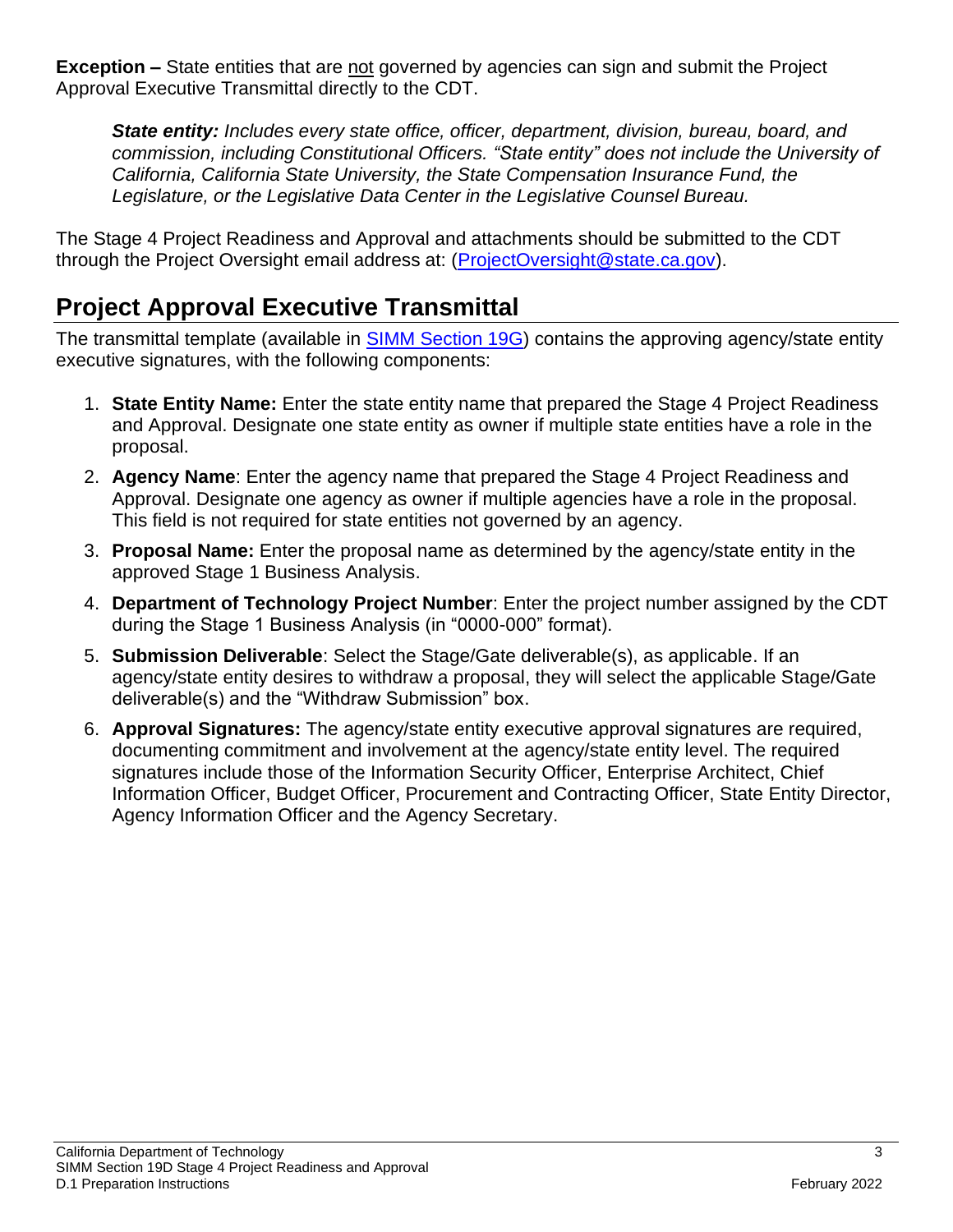| -22 |
|-----|
|     |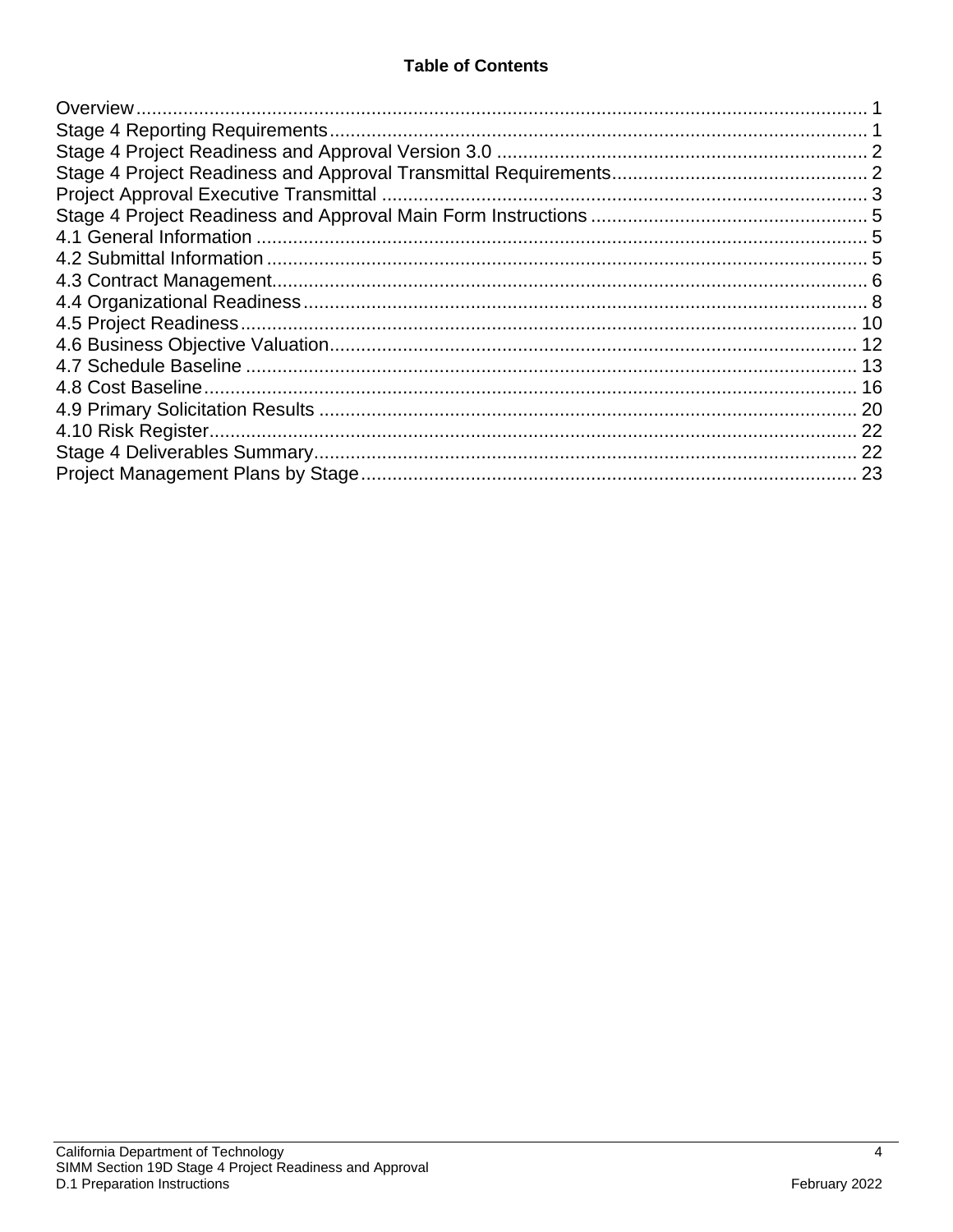# <span id="page-5-0"></span>**Stage 4 Project Readiness and Approval Main Form Instructions**

Following the submission of the Stage 3 Solution Analysis, agencies/state entities may submit the Stage 4 Project Readiness and Approval, with guidance from the CDT OSPD.

### <span id="page-5-1"></span>**4.1 General Information**

**Agency or State Entity Name:** Select the agency/state entity name that prepared and is responsible for the Stage 4 Project Readiness and Approval proposal. Designate one agency or state entity as owner if multiple agencies or state entities have a role in the proposal. Includes the Organization Code in the dropdown list.

**If Agency/State entity not in list, enter here:** Enter the agency/state entity if not in dropdown list above including Organization Code.

**Proposal Name:** Enter the proposal name and acronym as determined by the agency/state entity.

**Department of Technology Project Number:** Enter the number assigned by the CDT in Stage 1 (in "0000-000" format).

**S4PRA Version Number:** Select the version of the current S4PRA. This selection should be used to keep track of the active document.

**CDT Billing Case Number:** Enter the Case Number issued by CDT's ServiceNow system for billing. If you do not have a Case Number, please click on the link in the S4PRA form to access the ServiceNow page. A request can be placed through this service to obtain a case number for billing.

This case number will be utilized for the execution phase should the project be approved as a nondelegated effort.

### <span id="page-5-2"></span>**4.2 Submittal Information**

**Contact Name:** Enter the name for agency/state entity person who will be the primary point-ofcontact for control agency questions and comments.

**Contact Email:** Enter the email address of the contact provided above.

**Contact Phone**: Enter the ten-digit phone number of the contact provided above.

**Submission Type:** Select one of the following types of submission.

**New Submission**: Initial submission to the CDT.

**Updated Submission (Pre-Approval):** Updated submission based on review and feedback from the CDT, critical partners or other stakeholders prior to formal approval.

**Updated Submission (Post-Approval):** If Stage 2 Alternatives Analysis has been previously approved by the CDT and new information or updates are required, the submittal should be updated based on new information. For instance, as a proposal progresses through each stage of the PAL, further analysis is conducted, uncertainties are cleared, and data used for decision-making improves, in this case an update to the Stage 2 Alternatives Analysis may be required.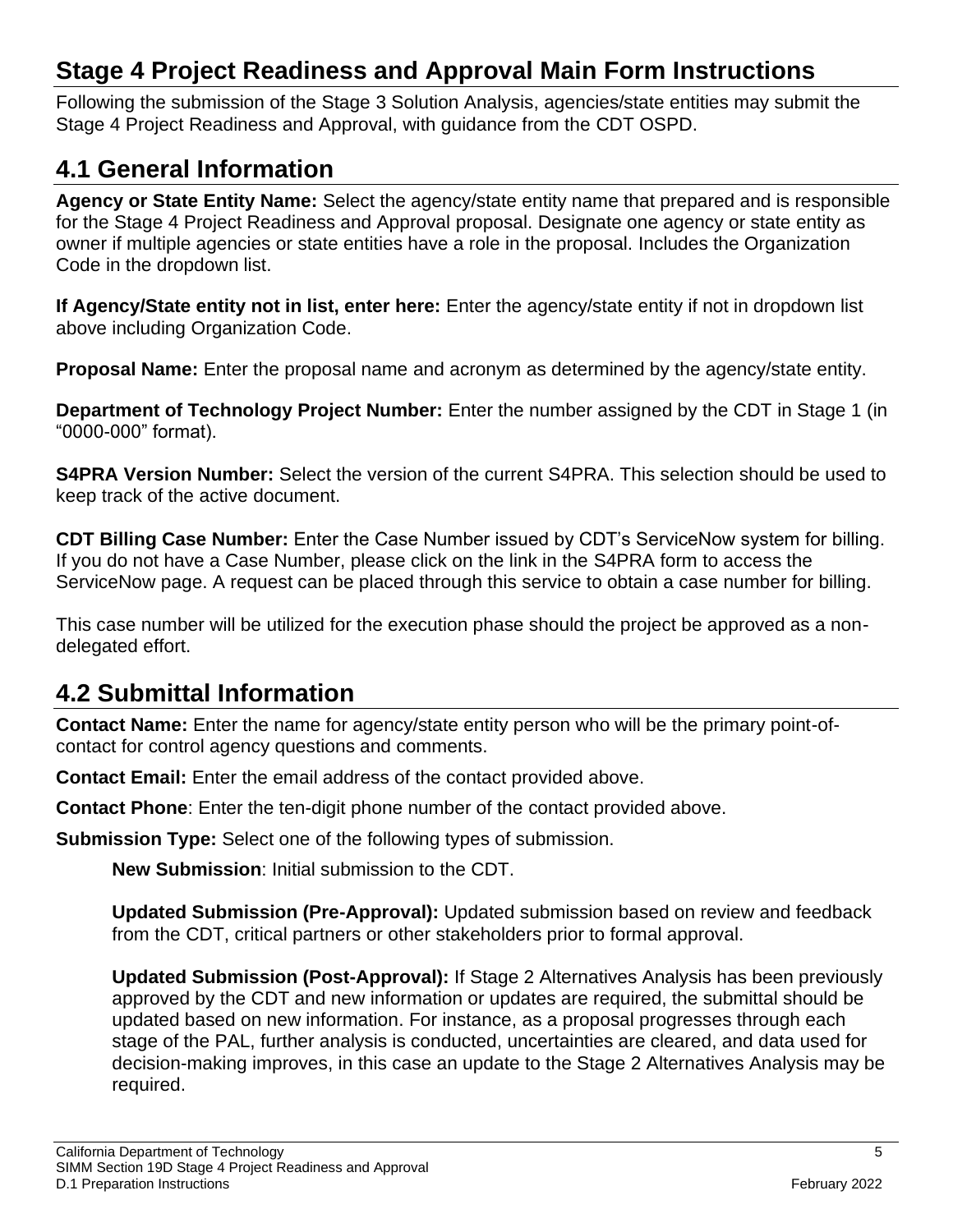**Withdraw Submission:** An agency/state entity may decide to withdraw the Stage 4 Project Readiness and Approval for various reasons (e.g., change in direction, feasibility, budgetary issues). If an agency/state entity wishes to withdraw a previously submitted or approved proposal from further consideration, check this field and submit the Stage 4 Project Readiness and Approval to the CDT.

If "Withdraw Submission" is selected, select the reason for the withdrawal from the dropdown menu. If "Other," specify the reason in the space provided.

Contact your CDT Office of Statewide Project Delivery (OSPD) Project Approval and Oversight Manager and Agency Information Officer (if applicable) to inform them of your intention to withdraw the proposal. The CDT will send a written confirmation of withdrawal and communicate to all associated stakeholders. Once a proposal is withdrawn, the agency/state entity will be required to submit a new Stage 4 Project Readiness and Approval to continue with a proposal for the same or a similar request.

**Sections Changed, if an update or a resubmission:** If either Submission Type "Updated Submission (Pre-Approval)" or "Updated Submission (Post Approval)" is selected, then enter the section numbers where updates have been made.

**Summary of Changes:** Provide a concise summary of changes made.

*TIP: Highlight or otherwise indicate new or changed text within the modified section.*

**Project Approval Executive Transmittal:** Include a copy of the signed Project Approval Executive Transmittal for Stage 4 with your submission; use the Transmittal Form located in SIMM Section 19G.

**Procurement Assessment Form:** Include a final copy of the B.5 STP Procurement Assessment form with your submission. This form needs to be filled out with all information required for Stages 2 and 3. The STP Procurement Assessment Form can be found in SIMM Section 19B.

**Conditions from Stage 3 Approval:** Add any conditions from the Stage 3 Approval placed on the project by CDT.

### <span id="page-6-0"></span>**4.3 Contract Management**

The purpose of contract management is to ensure the contractor adheres to the terms and conditions of the contract and that all required goods/services/products meet expectations. It is critical to the success of the project that contractor performance be closely monitored to ensure the contractor remains in compliance with all provisions throughout the contract term.

The Contract Manager is responsible for administering the contract and monitoring contractor requirements, disputes, Key Performance Indicators (KPIs), and adherence. The Contract Manager also serves as the liaison between the agency/state entity and the contractor, and may perform administrative tasks such as requesting additional contract services, performance appraisal, and final payment for completed services.

Contract management activities begin when a signed contract is received from the contractor and in accordance with the agreed upon start date of the project. Contract management activities end when all contracted services/products have been delivered, accepted and paid for, and all associated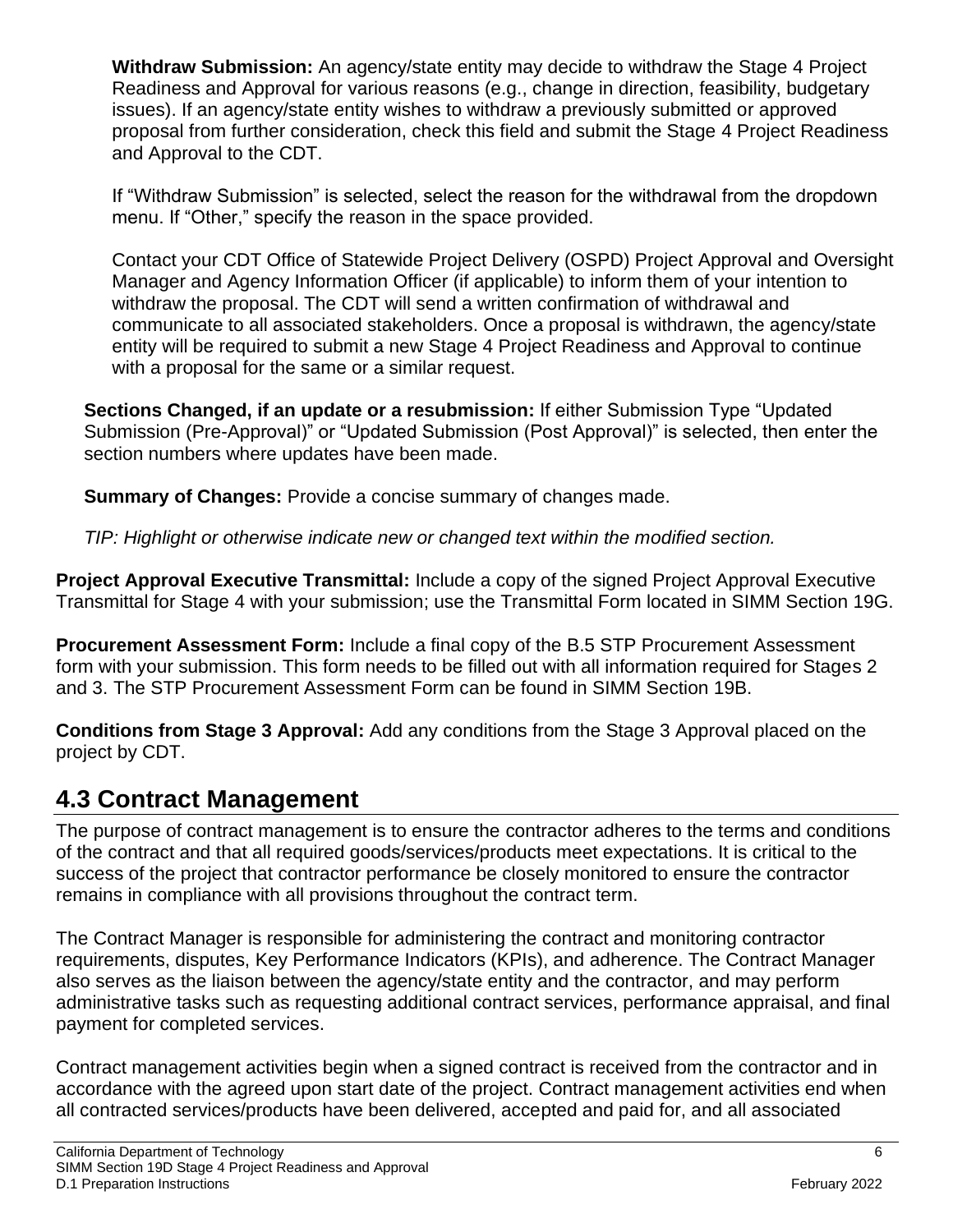contract paperwork and files have been archived. Complete the questions below in reference to the primary solicitation.

Indicate the status of the following project management plans or project artifacts. Select "Yes" if the plan/artifact is completed to the required level, approved by the designated agency/state entity authority, and available for CDT review. Select "No" if the plan/artifact is under development, pending review/approval or not yet started and provide the status in the space provided. Select "Not Applicable" if the plan/artifact is not needed for the proposed project and provide an explanation in the space provided.

*A list of required plans for each stage has been provided at the end of this instruction document.*

- **1. Select** the Contract Management Plan status (Yes, No, or Not Applicable). If No or Not Applicable, provide the artifact status in the space provided.
- **2.** Effective contract management is key to the success of a project. The Contract Manager should thoroughly understand the contract terms, language, requirements, and know the project objectives to ensure the agency/state entity is able to use and understand the outlined contract activities, contract processes, and obligations of both the state and contractor. For additional information, refer to [SIMM Section 17 California Project Management Framework \(CA-PMF\)](http://capmf.cio.ca.gov/) and [SCM Volume 3.](http://www.dgs.ca.gov/pd/Resources/publications/SCM3.aspx)

Select "Yes" if the Contract Manager has reviewed and understands the scope, activities, tasks, and deliverables in the contract. Select "No" if the Contract Manager has not reviewed and/or does not understand the scope, activities, tasks, and deliverables in the contract.

If "No," briefly explain why this has not been accomplished in the space provided.

**3.** Contract management activities continue throughout the life of the contract and involve proactive management, as well as quickly reacting to situations that arise. Contract management can include documenting performance issues, reviewing work authorizations, ensuring compliance with the terms and conditions, as well as documenting and agreeing to any changes that may arise during implementation or execution.

Select "Yes" if the Contract Manager understands the processes for post award contract activities including contract amendments, contract work authorizations, terms and conditions, and contract escalation/resolution. Select "No" if the Contract Manager does not understand the processes for post award contract activities.

If "No," briefly explain why this has not been accomplished in the space provided.

**4.** The foundation for effective and successful post-award contract management is built upon careful, comprehensive, and a thorough walk-through of the contract with all members of the project team (IT, business, key stakeholders, budgets/accounting, project manager, sponsors, etc.).

Select "Yes" if a post-award or kickoff meeting between the Contract Manager and state project team members has been scheduled to align state and contractor expectations related to contract, budget, invoicing, requirements review, and contractor incentives. Select "No" if a post-award or kickoff meeting has not been scheduled.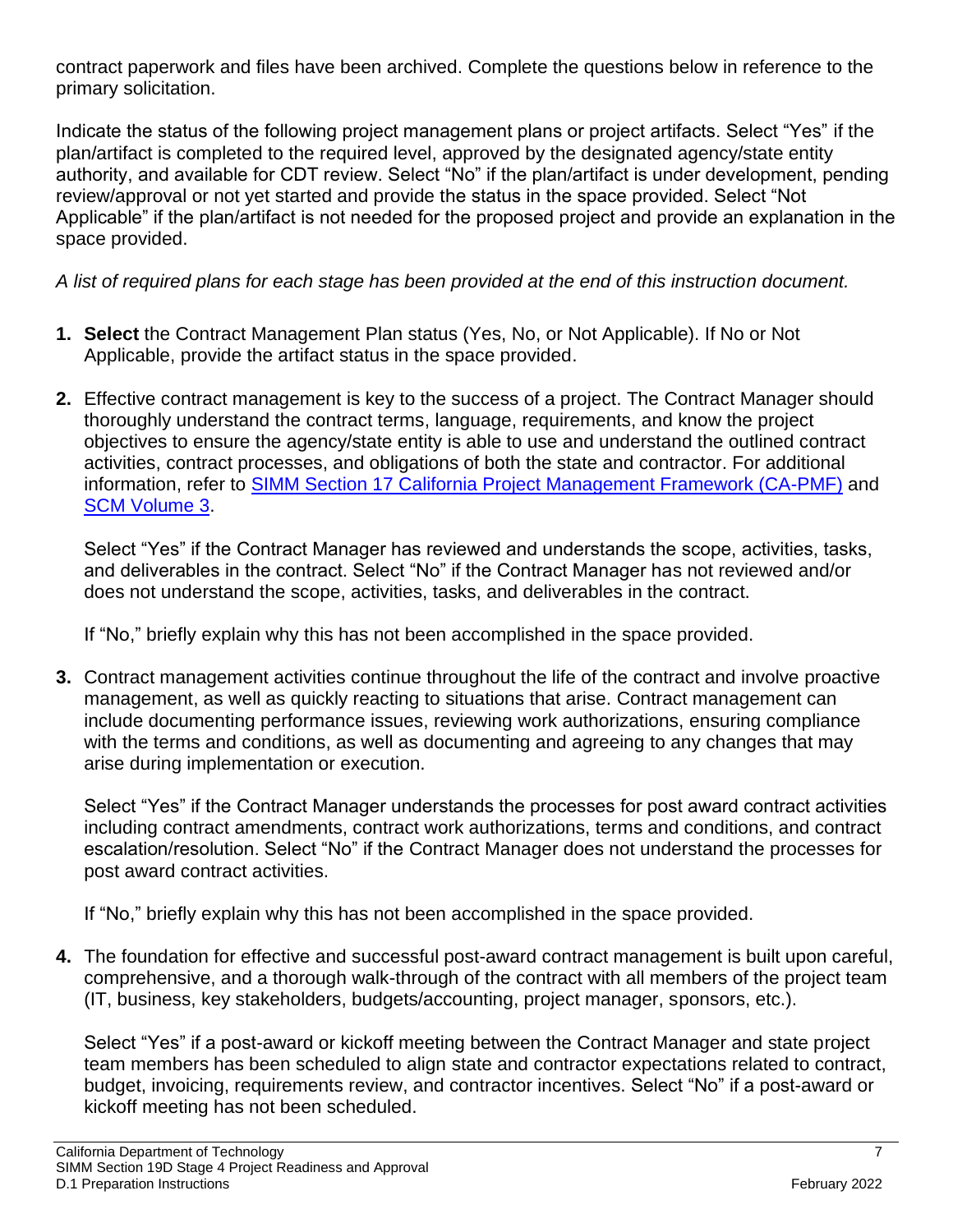If "No briefly explain why this has not been accomplished in the space provided.

**5.** Careful consideration must be given to how the contract will work once awarded. agency/state entity, state and federal laws, policies and processes that apply under each contract may be very unique and particular to a specific solution. In addition, all contracts are predicated on the need to obtain different milestones, deliverables, KPIs, commitments, services, and various approvals.

Select "Yes" if the Contract Manager understands the agency/state entity and federal processes, policy, and applicable procedures. Select "No" if the Contract Manager does not understand agency/state entity and federal processes, policy, and applicable procedures.

If "No," briefly explain why this has not been accomplished in the space provided.

**6.** An important consideration in Contract Management is to establish and communicate the approach for evaluating the overall health of the project and performance of contractors. Strategy considerations should include how the Contract Manager will gather information, the frequency of contract management meetings, the current conditions of the contract, etc.

Select "Yes" if the Contract Manager has a plan to collect and assess contractor and project performance information on a regular basis (e.g., establish meetings with project managers, communication techniques). Select "No" if the Contract Manager does not have a plan to collect and assess contractor and project performance information on a regular basis.

If "No" briefly explain why this has not been accomplished in the space provided.

# <span id="page-8-0"></span>**4.4 Organizational Readiness**

The agency/state entity's readiness to begin design, development, and implementation activities for the proposed project is critical for project success. The following questions help identify the readiness of the agency/state entity's current processes and ability to successfully deliver the proposed solution.

Indicate the status of the following project management plans or project artifacts. Select "Yes" if the plan/artifact is completed to the required level, approved by the designated agency/state entity authority, and available for CDT review. Select "No" if the plan/artifact is under development, pending review/approval or not yet started and provide the status in the space provided. Select "Not Applicable" if the plan/artifact is not needed for the proposed project and provide an explanation in the space provided.

*A list of required plans for each stage has been provided at the end of this instruction document.*

- **1. Select** the Implementation Management Plan status (Yes, No, or Not Applicable). If No or Not Applicable, provide the artifact status in the space provided.
- **2.** Release management is the process of managing, planning, scheduling and controlling a software build through different phases and environments, including testing and deploying software releases. A well-defined, mature, and repeatable release management process helps control the movement of software applications from "build" through different environments to production as a "release" and ensures changes are effectively communicated to all impacted parties.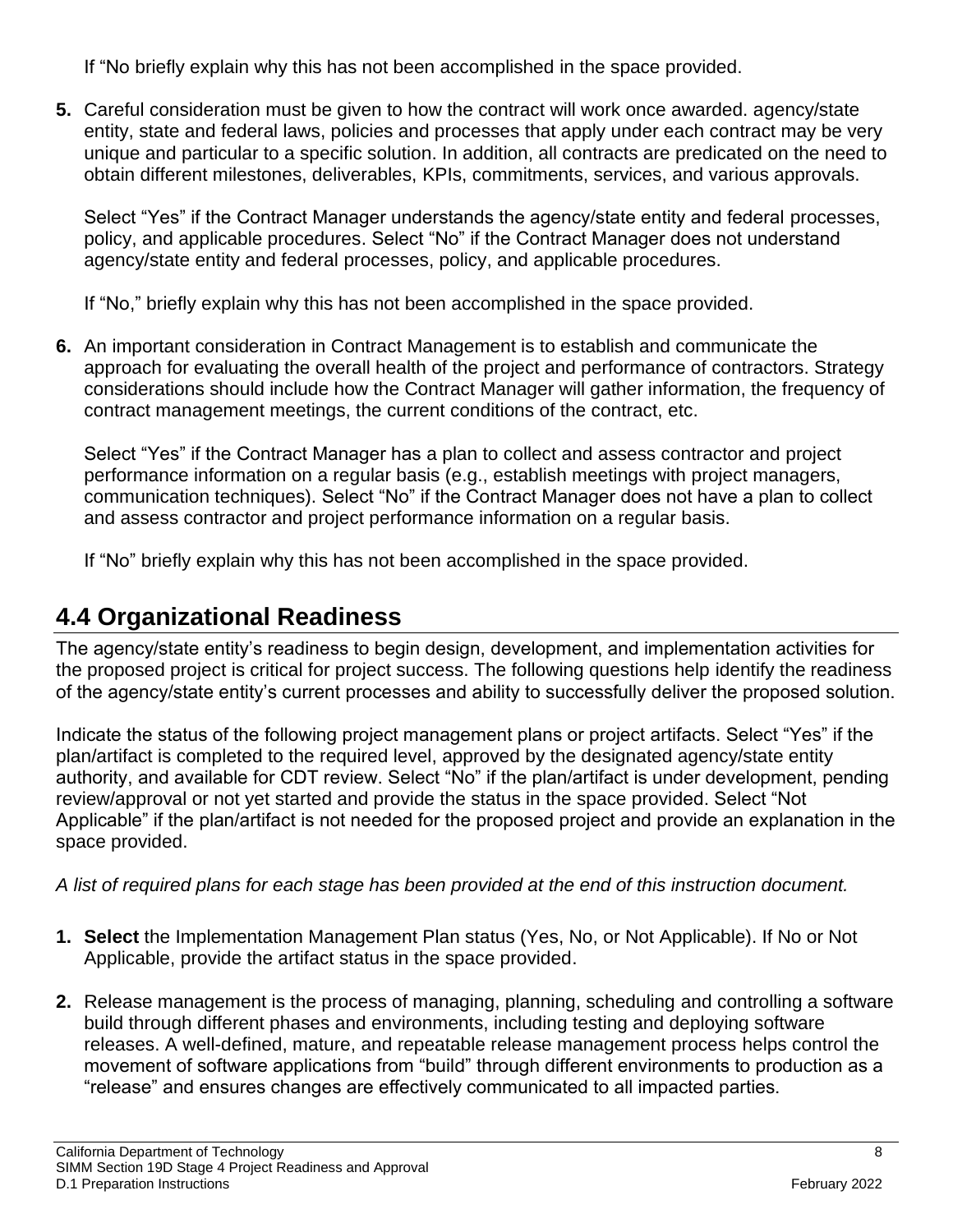Select "Yes" if the agency/state entity currently has a mature release management process. Select "No" if the agency/state entity does not have a mature release management process.

If "No," briefly describe the testing release management process that will be used to manage, plan, schedule, and control a software build through the different phases and environments, including testing and deploying software releases.

**3.** Project team members having a strong grasp of the business programs that will be impacted by this project can improve the team's ability to assess the impact of changes, minimize disruption of services, and prepare business partners for the changes ahead.

Select "Yes" if all project team members have a clear understanding of the lines of business that will be impacted by the project. Select "No" if all project team members do not have a clear understanding of the lines of business that will be impacted by the project.

If "No," briefly explain how the agency/state entity plans to educate the project team to ensure all members have a clear understanding of the goals that the project intends to achieve.

**4.** Organizational change management (OCM) is the approach to manage the transition of people and teams that are affected by an organizational change. Although there are many types of organizational changes, an agency/state entity's ability to win the buy-in of their organization's employees for the change is critical.

Select "Yes" if the agency/state entity has the resources, processes, and methodologies in place to support the OCM activities identified in Stage 2, Section 2.9 Organizational Change Management. Select "No" if the agency/state entity does not have the resources, processes, and methodologies in place to support OCM activities.

If "No," briefly describe how the agency/state entity will perform OCM activities for this proposal.

**5.** Business process reengineering involves the redesign of core business processes to achieve improvements in productivity, cycle times, and quality. In business process reengineering, agencies/state entities rethink how to deliver more value and improve efficiencies in existing processes.

Select "Yes" if the agency/state entity has dedicated resources to business process improvement or business process reengineering activities. Select "No" if the agency/state entity has not dedicated resources to business process improvement or business process reengineering activities.

If "Yes" is selected, identify the specific areas of business process improvement needed. If "No," briefly describe how the agency/state entity will perform business process improvement or business process reengineering activities for this proposal in the space provided.

#### **RESOURCES:**

- [Operational Readiness Assessment \(ORA\) Template](http://capmf.cdt.ca.gov/files/CA-PMF_Executing_Template_Shells/Operational_Readiness_Assessment_ORA_Template_Shell.docx#a11y=)
- [California Organization Change Management \(CA-OCM\) Framework](https://projectresources.cdt.ca.gov/ocm/)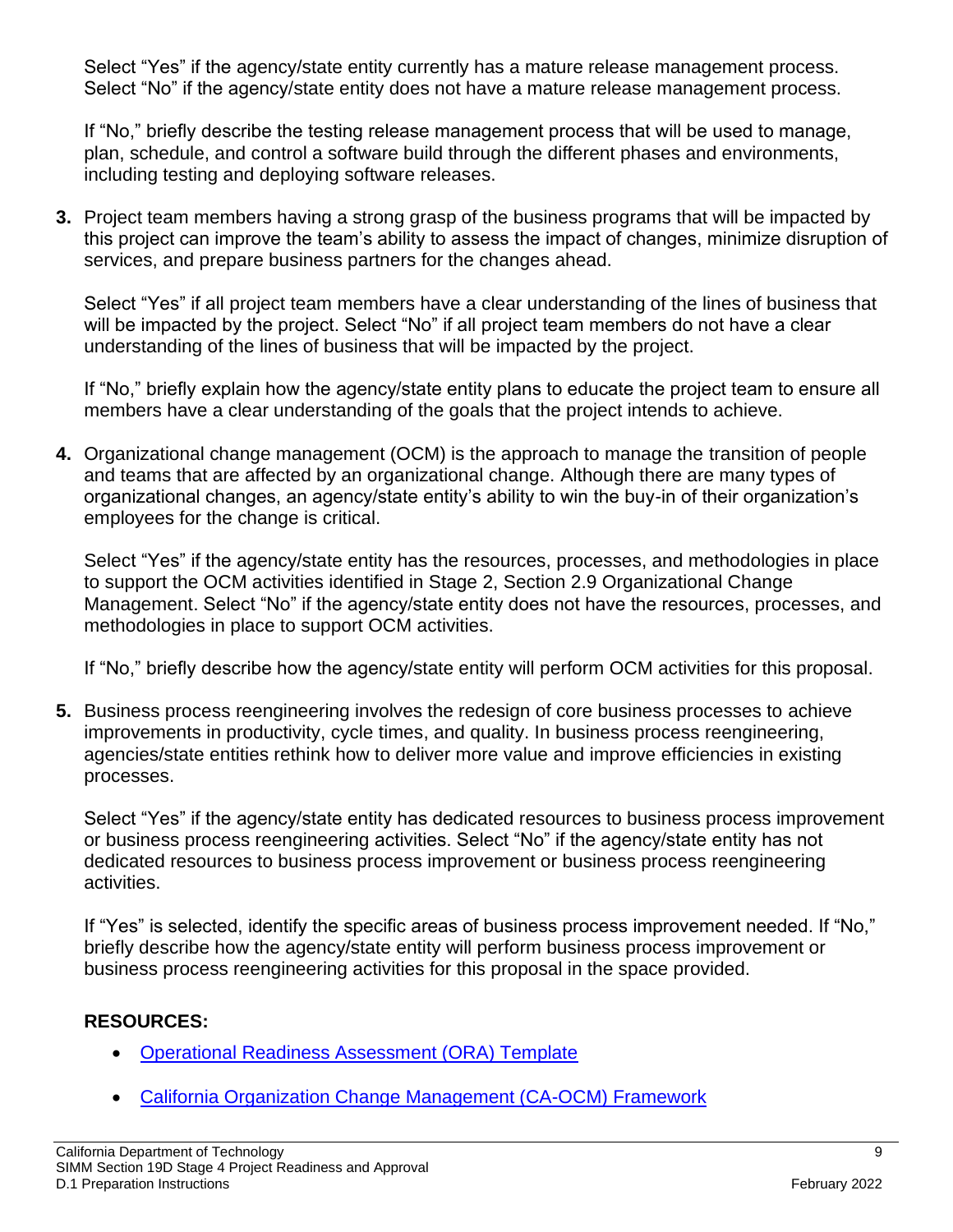**6. Attachment:** Include the project organization charts as an attachment with your email submission.

Attach organization charts in PDF to show the agency/state entity's proposed project reporting relationships for all parties involved in project execution. This chart is a refinement and baseline to Stage 2 Alternatives Analysis, Section 2.9 Organization Charts. Now that staffing commitments have been secured and vendor resources are identified, this chart will help better assess the project's organizational structure and the impact on the agency/state entity. The following information is required:

#### **Proposed Project Organization Chart**

- **a.** Project Team, including number and classification of team members. Organization chart should depict all of the state and vendor staff involved at any time in the project lifecycle. State staff identified on the organization chart should align with the new and existing staff identified in the FAWs and Stage 2, Section 2.9 Staffing Allocation.
	- **i.** Agency/state entity project management staff, including the project manager and Project Management Office (PMO) support staff.
	- **ii.** Agency/state entity business staff that will participate in the project, such as the program manager, program analysts, and SMEs.
	- **iii.** Agency/state entity IT staff, including architects, systems analysts, software developers, quality assurance analysts, and requirements analysts.
	- **iv.** Vendor staff including project manager (if contracted or planned to contract) as identified in Stage 2, Section 2.9.
- **b.** Business sponsors and key stakeholders identified in Stage 1 Business Analysis.

#### **RESOURCES:**

• [Project Organization Chart Termplate](http://capmf.cdt.ca.gov/files/CA-PMF_Planning_Template_Shells/Project_Org_Chart_Template_Shell.docx#a11y=)

### <span id="page-10-0"></span>**4.5 Project Readiness**

Prior to beginning project design, development and implementation activities, agencies/state entities should have mature methodologies and experienced staff in place. The following questions will help identify the agency/state entity's readiness to embark on the proposed project and help mitigate risk.

**1.** A system development methodology is a pre-definition of specific deliverables, artifacts, and/or methods that are created and employed by a project team to implement a solution. Using the dropdown provided, select one of the following system development methodologies/approaches that will be used to design and develop the new system.

**Adaptive** – A development process that delivers software through repeated iterations of research, design, production, and testing. This process works best when user needs are expected to change over time and a service is expected to continuously improve.

**Predictive** – A development process that is strictly sequential where stages are completed before moving on to the next stage. This process works best when user needs can be clearly understood and aren't likely to change over time. Predictive projects can reduce risk by delivering functionality in modules over time.

**Hybrid** – Another combination of the "Adaptive" and "Predictive" development methodologies.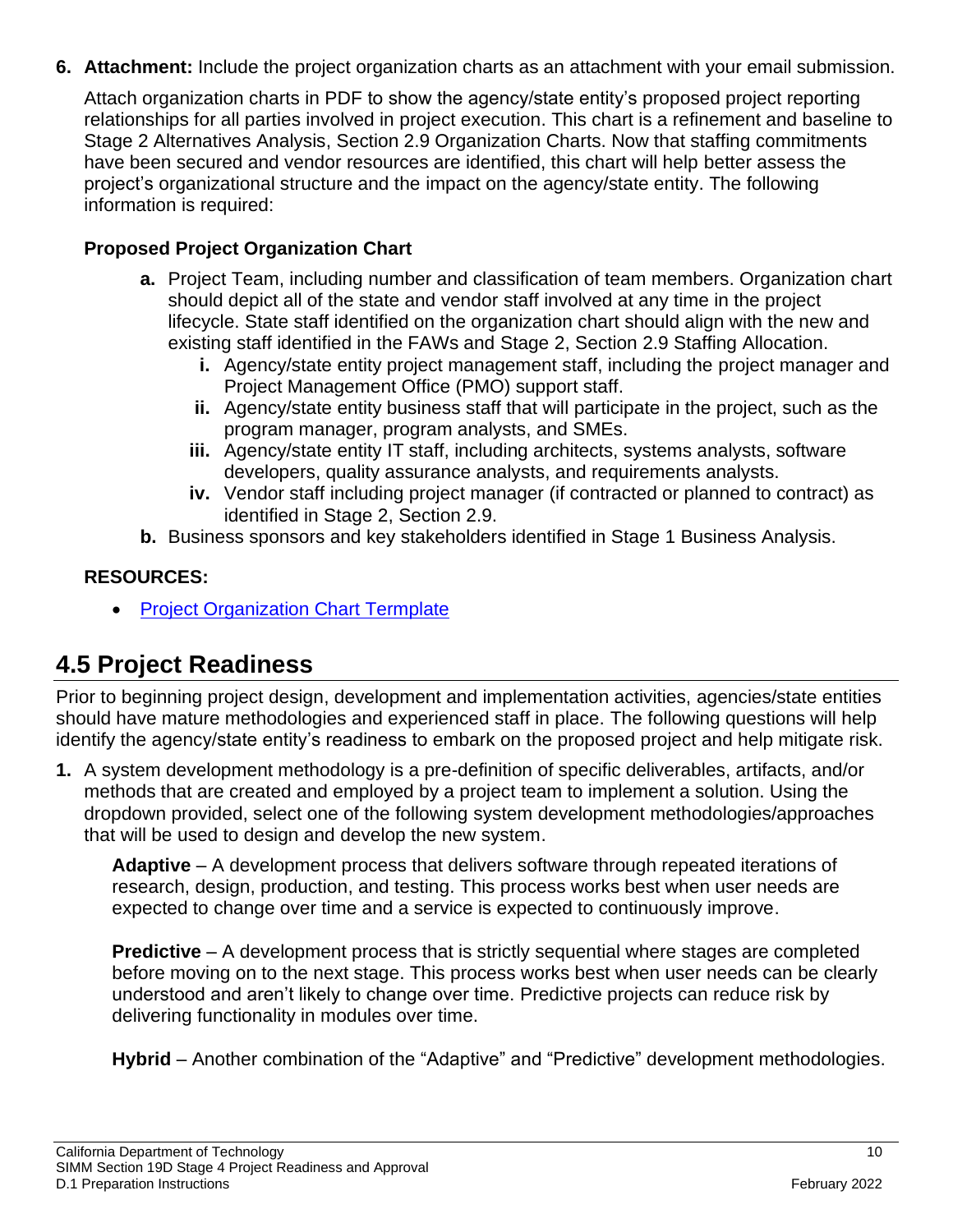Project team members that have received formal training or have experience with the planned development methodology and associated deliverables can reduce project risks.

Describe the agency/state entity's past project experience using the system development methodology identified. If this methodology has never been used before by the agency/state entity, describe the training and staff development that will be provided to prepare staff to leverage this methodology.

#### **RESOURCES:**

- [California Agile Framework \(CA-Agile\)](https://projectresources.cdt.ca.gov/agile/)
- [Software Development Lifecycle \(SDLC\) Plans and Tools](https://projectresources.cdt.ca.gov/sdlc/)
- **2.** When a viable solution will leverage the CDT, Office of Technology Services (OTech) services (e.g., CalCloud, Telecom, Networking), it is important to engage OTech Architecture Branch consultation services early in the solicitation process and vendor discussions in order to ensure data center capacity planning and alignment with the solution delivery timeline.

Select "Yes" if the agency/state entity has engaged OTech for capacity planning and development of the solution delivery timeline.

Select "No" if data center capacity planning and alignment is needed and the agency/state entity has not engaged OTech for capacity planning and development of the solution timeline. If "No," explain in the space provided.

Select "Not applicable" if the agency/state entity will not leverage OTech services for the proposed solution.

**3.** Securing staffing commitments is important to ensure resources are available when needed throughout project execution. Staffing plans are an effective tool to gain and communicate staffing commitments as well as elicit management signoff. The staffing plan should align with the staff resources identified in the Resource Management Plan and include quantity of staff, classification, level of participation, and tenure/time base.

Select "Yes" if resource commitments have been obtained for all staff resources identified in the Resource Management Plan. Select "No" if resource commitments have not been obtained for all staff resources.

If "No," explain why staffing commitments have not been secured, and provide information on how the agency/state entity plans to mitigate this risk in the space provided.

#### **RESOURCES:**

- [RACI Matrix Template](http://capmf.cdt.ca.gov/files/CA-PMF_Initiating_Template_Shells/RACI_Matrix_Template_Shell.xlsx#a11y=)
- [Resource Management Plan](http://capmf.cdt.ca.gov/files/CA-PMF_Planning_Template_Shells/HR_and_Staff_Management_Plan_Template_Shell.docx#a11y=)
- [Work Breakdown Structure \(WBS\) Template](http://capmf.cdt.ca.gov/files/CA-PMF_Planning_Template_Shells/WBS_Template_Shell.docx#a11y=)
- **[Team Effectiveness Survey](http://capmf.cdt.ca.gov/files/CA-PMF_Executing_Template_Shells/Team_Effectiveness_Survey_Template_Shell.docx#a11y=)**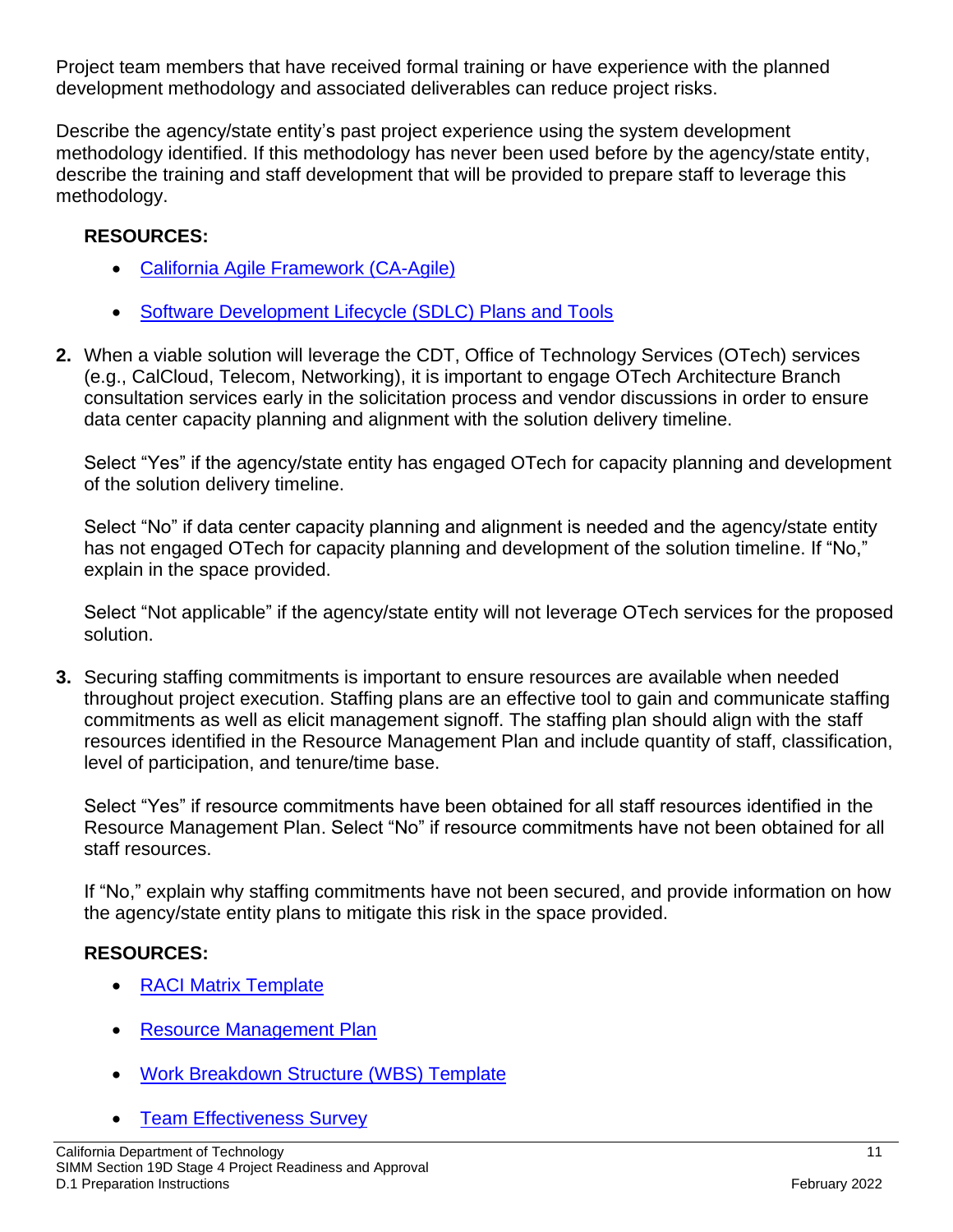- **[Skills Assessment Template](http://capmf.cdt.ca.gov/files/CA-PMF_Planning_Template_Shells/Skills_Assessment_Template_Shell.docx#a11y=)**
- **4.** In addition to staffing commitments for the proposed project, agencies/state entities must also ensure an adequate level of staffing to support and maintain other concurrent initiatives. The ongoing maintenance and operation of existing business processes and systems must also be resourced at an appropriate level to ensure other lines of business are not negatively impacted.

Select "Yes" if the project staffing plan ensures sufficient staff resources are available to perform project activities while also supporting maintenance and ongoing operations for other agency/state entity initiatives. Select "No" if the project staffing plan does not ensure sufficient staffing resources are available to perform project activities while also supporting maintenance and ongoing operations for other initiatives.

If "No," explain how sufficient resource levels will be maintained for all project activities while also supporting maintenance and ongoing operations for other initiatives.

**5.** Basic understanding of project managing principles and skills are a necessity for all project leads regardless of the project function that they oversee. Basic project management training includes managing project scope, building/monitoring schedule, monitoring costs and burn rates, creating project plans, defining and allocating resources and identifying and managing risks.

Select "Yes" if all identified project leads received formal project management training. Select "No" if all identified project leads have not received formal project management training.

If "No," explain how the agency/state entity will educate the project team leads on project management basics in the space provided.

#### **RESOURCES:**

• [CDT CA-PMF Course Offierings](http://capmf.cdt.ca.gov/Training.html)

### <span id="page-12-0"></span>**4.6 Business Objective Valuation**

**1. Attachment:** Attach the Requirements or Backlog Baseline document and/or the Deliverables Baseline document to your email submission.

Although detailed requirements are completed in the Stage 3 Solution Analysis, requirement changes may occur in Stage 4 as a result of the solicitation process and vendor feedback. Requirements and Outcomes developed during the Stage 2 Alternatives Analysis and Detailed Requirements/Outcomes developed in Stage 3 Solution Analysis may have been modified in order to address potential problems/business needs.

**2.** Re-identify the objectives from Stage 1, Section 1.7 along with any changes and the reasons the objective(s) has changed.

Reminder that **Objectives** should identify WHAT needs to be achieved or solved. Each objective should identify HOW the problem statement can be solved and must have a target result that is specific, measurable, attainable, realistic, and time-bound. Objective must cover the specific.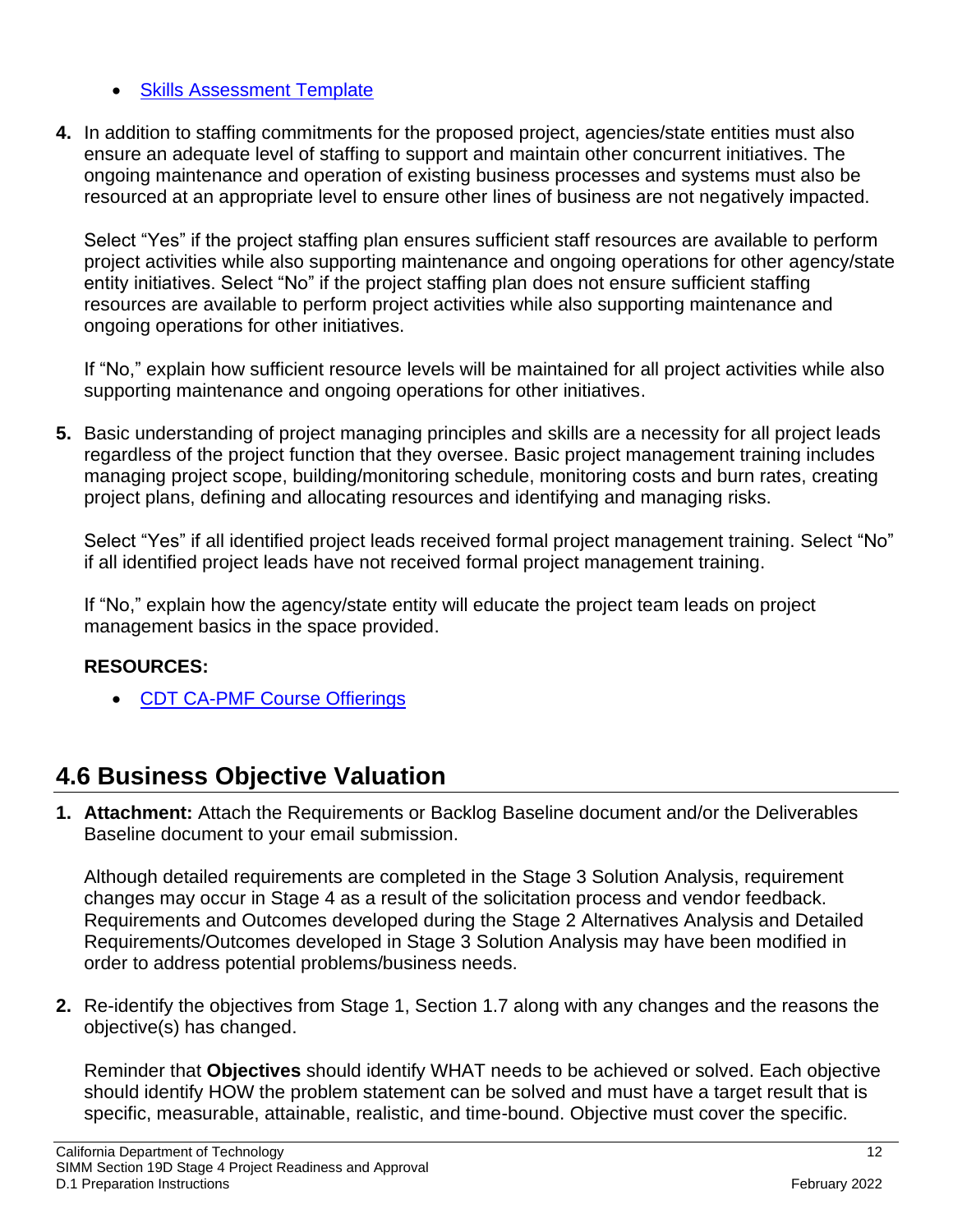**Metric** and **Baseline** must detail how the objective is measurable. **Target Result** needs to support the attainable, realistic, and time-bound requirements.

Once each objective is listed and updated from the Stage 1 Business Analysis, the department must give each objective a percentage score value. This value relates to how important each objective is to the department and will be used to measure overall project success.

The total sum for all **Valuations** provided must be equal to 100.

# <span id="page-13-0"></span>**4.7 Schedule Baseline**

**1. Schedule Summary:** Please input the corresponding dates for project execution milestones below.

**Project Execution Start Dates**: Insert the proposed (from Stage 2 Alternatives Analysis) and finalized proposed project start dates.

The project execution start date is the date an IT project proposal is both approved and funded. For most projects dependent on a funding request, this date will be July 1st of the year the project funding is approved. For projects without this dependency, the project start date is the project approval date (Gate 4 approval).

With the submittal of Stage 4 Project Readiness and Approval, this date should be a final baselined date, as opposed to the estimated date that was submitted in Stage 2.

Variance: Enter the difference between the Proposed Date and Baseline Date in the space provided.

**Project End Date**: Insert the proposed (from Stage 2 Alternatives Analysis) and finalized proposed project end date.

The project end date should reflect the conclusion of project activities; the last date that project activities are estimated to be completed. This should exclude any activities related to the Post Implementation Evaluation Report (PIER).

With the submittal of Stage 4 Project Readiness and Approval, this date will be the baseline project end date as opposed to the estimated date that was submitted in Stage 2.

Variance: Enter the difference between the Proposed Date and Baseline Date in the space provided.

**2. Reason(s) for Variances:** The difference between estimated schedule dates and final baselined schedule dates may be caused by many reasons (e.g., change in direction, feasibility, budgetary issues, etc.). Provide a concise summary of the reason(s) for each difference identified above.

The schedule submitted in Stage 4 Project Readiness and Approval integrates the proposed vendor/contractor schedule with the tasks and resources identified by the agency/state entity in previous stages. This schedule should include all tasks, milestones and deliverables needed to achieve the project objectives. The schedule will include all activities necessary by state and/or contractor/vendor resources, the dependencies and predecessors of the activities to be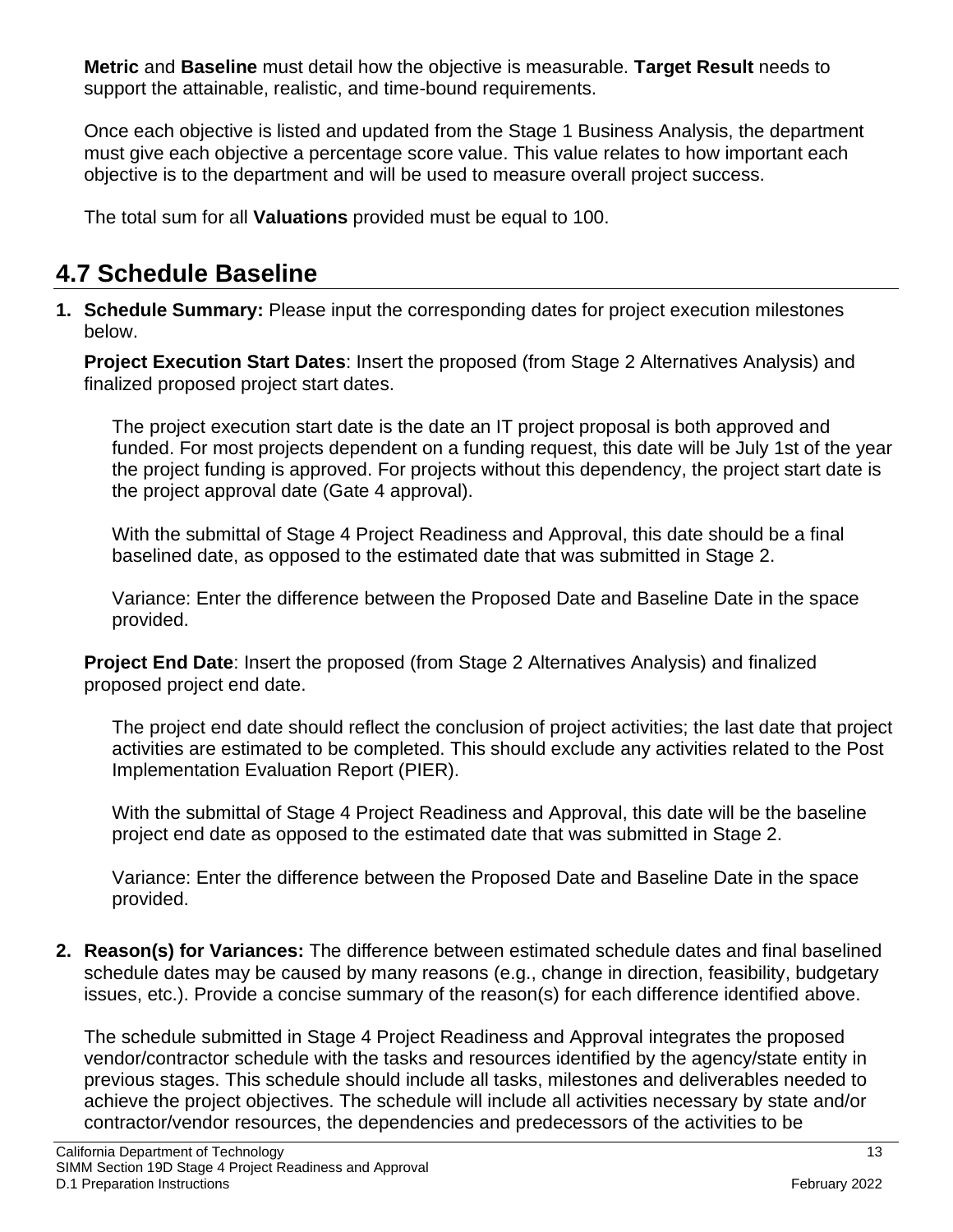executed, the resources assigned to each task and the expected duration, start and completion dates.

This integrated project schedule should be based on the scope of the work required to execute the project. Only a high-level master schedule and key milestones are being requested at this stage as CDT understands that the detailed integrated master schedule will be developed when the vendor/contractor is brought onboard.

After the PAL process has concluded, the agency/state entity and it's vendor/contractor partner will work collaboratively to establish a detailed integrated master schedule and continuously evaluate the schedule to make adjustments as needed through progressive elaboration (e.g., rolling wave).

#### **3. Master Schedule and Key Milestones**

**Attachment:** Attach the High-Level Master Schedule with Key Milestones to the email submission.

The following steps are recommended for development of the high level master schedule.

#### **a. Planning**

- o The schedule should reflect all business needs and functional area's being addressed as defined in the program's work breakdown structure (WBS), which defines in detail the work necessary to accomplish a project's objectives, including activities both the business owner and vendor/contractors are to perform.
- o Include activities which are program milestones, i.e., contract deliverables, legislatively mandated deliverables and the completion(s) of each phase of development. These activities can be notated as "milestones" in the project schedule for tracking/monitoring.
- o Planning may be done in stages throughout the project as stakeholders learn more details.

#### **b. Sequencing**

 $\circ$  The schedule should be planned so that critical program dates can be met. To do this, activities must be logically sequenced and linked – listed in the order in which they are to be carried out and joined with logic. In particular, a predecessor activity must start or finish before its successor. Date constraints and lags should be minimized and justified. This helps ensure that the interdependence of activities that collectively lead to the completion of activities or milestones can be established and used to guide work and measure progress.

#### **c. Assigning Resources**

o The schedule should, at minimum, identify team resources (e.g. State Testing Team, State Business Requirements Team, Vendor Testing Team, etc.) needed to do the work, whether they will be available when needed, and any constraints on funding or time. Resources should align with the proposal's Financial Analysis Worksheets (FAWs).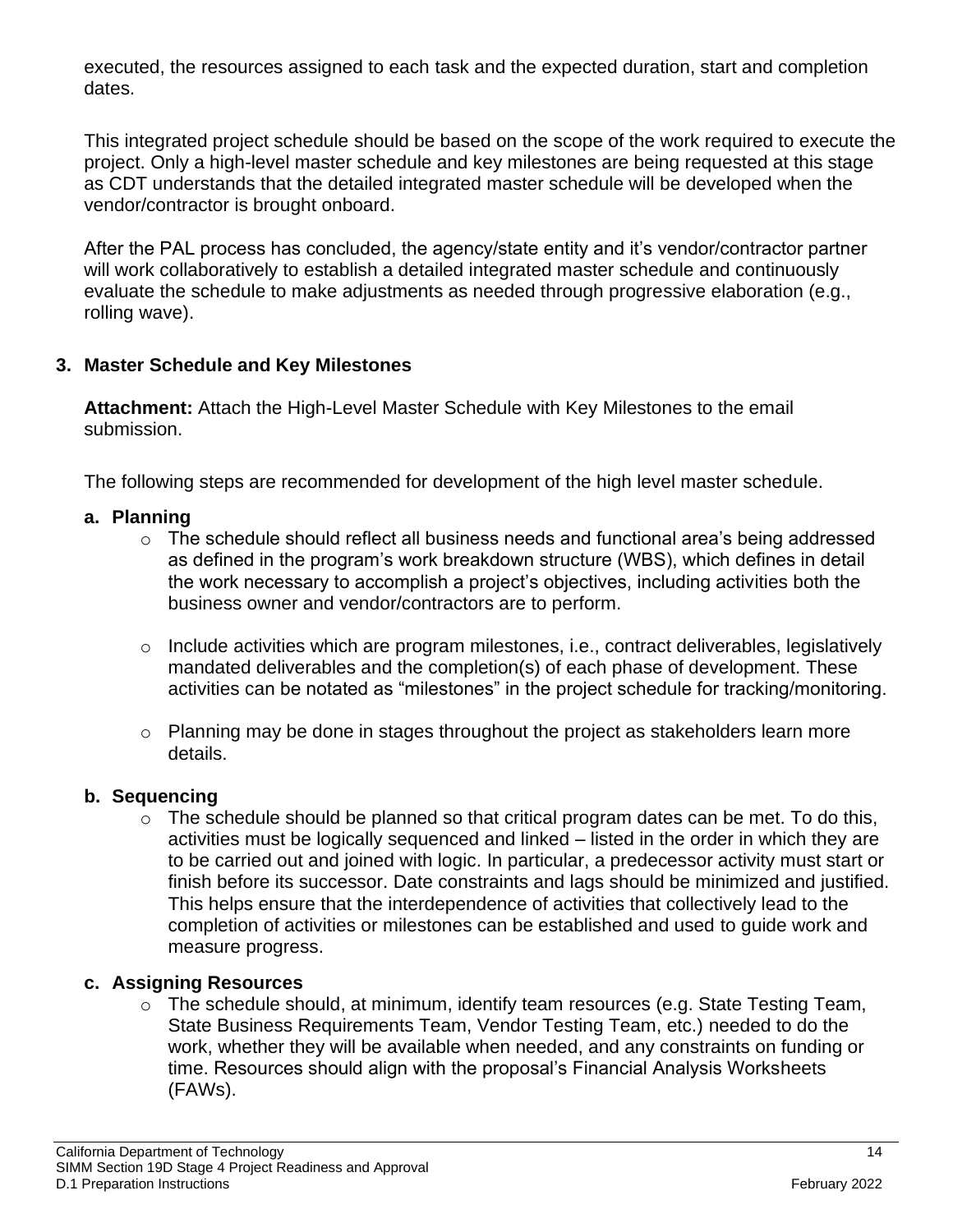- **d. Determine the expected completion or execution time for each task (establishing the duration of all activities)**
	- o The schedule should realistically reflect how long each activity will take. When the duration of each activity is determined, the same rationale, historical data, and assumptions used for cost estimating should be used.

Durations should be reasonably short and meaningful and should allow for discrete progress measurements. Schedules that contain planning and summary planning packages as activities will normally reflect longer durations until broken into work packages or specific activities.

- o Horizontally/vertically traceable: The schedule should link products and outcomes associated with other sequenced activities. Such links are commonly referred to as "hand-offs" and serve to verify that activities are arranged in the right order for achieving aggregated products or outcomes.
- o The schedule should also be vertically traceable—that is, data are consistent between different levels of a schedule. When schedules are vertically traceable, lower-level schedules are clearly consistent with upper-level schedule milestones, allowing for total schedule integrity and enabling different teams to work to the same schedule expectations.

#### **e. Critical Path**

- o The schedule should identify the program's critical path—the path of longest duration through the sequence of activities. Establishing a valid critical path is necessary for examining the effects of any activity's slipping along this path.
- $\circ$  The program's critical path determines the program's earliest completion date and focuses the team's energy and management's attention on the activities that will lead to the project's success.

#### **f. Reasonable total float**

- $\circ$  The schedule should identify reasonable total float (or slack)—the amount of time a predecessor activity can slip before the delay affects the program's estimated finish date—so that the schedule's flexibility can be determined. The length of delay that can be accommodated without the finish date's slipping depends on the number of date constraints within the schedule and the degree of uncertainty in the duration estimates, among other factors, but the activity's total float provides a reasonable estimate of this value.
- o **As a general rule, activities along the critical path have the least total float.** It is not uncommon to have total float (or slack) but unreasonably high total float on an activity or path may indicate that schedule logic might be missing or invalid.

#### **g. Baseline**

o A baseline schedule is the basis for managing the program scope, the time period for accomplishing it, and the required resources. The baseline schedule is designated the target schedule and is subjected to a configuration management control process. Program performance is measured, monitored, and reported against the baseline schedule.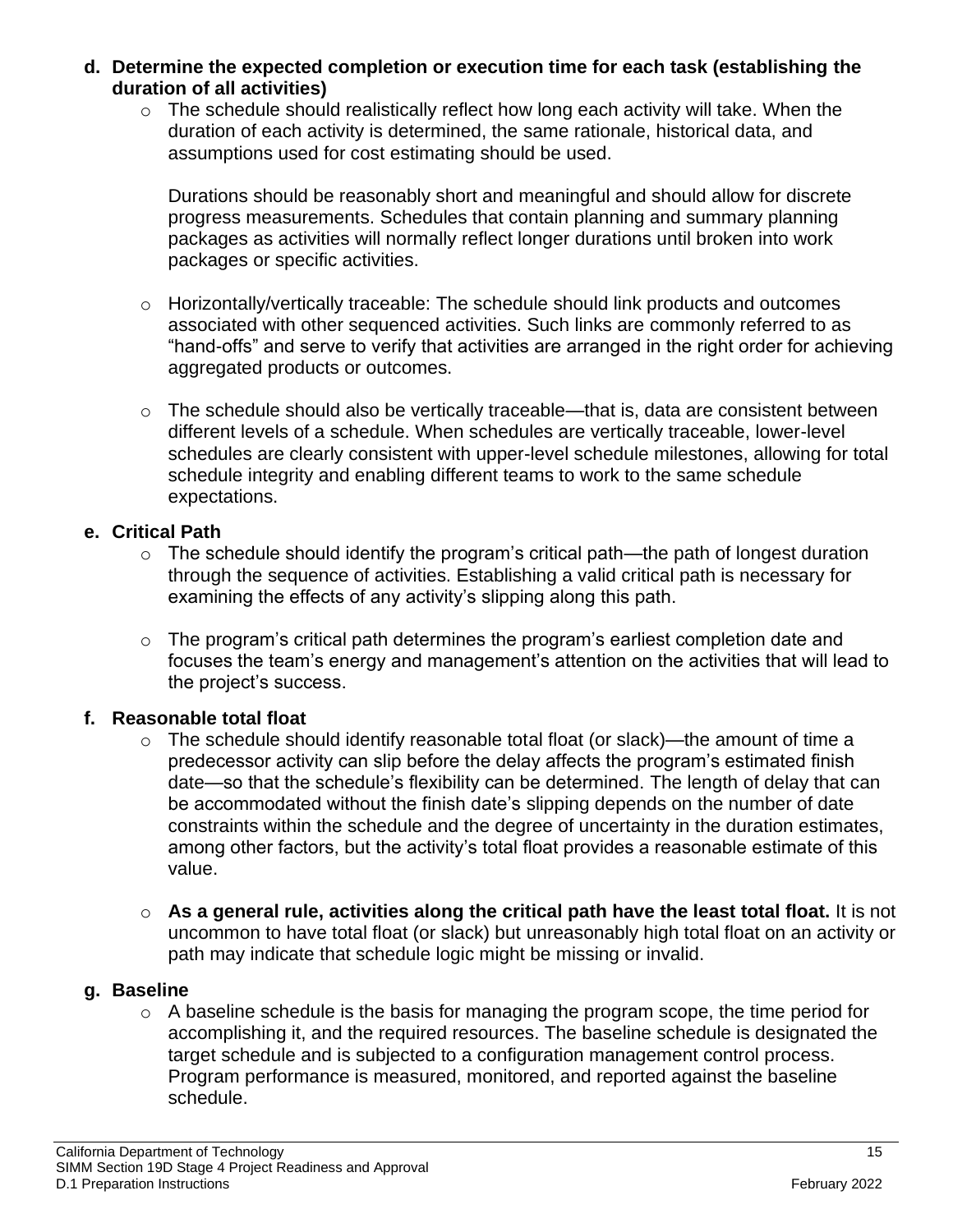$\circ$  The schedule should be continually monitored so as to reveal when forecasted completion dates differ from baseline dates and whether schedule variances affect downstream work. A corresponding basis document explains the overall approach to the program, defines custom fields in the schedule file, details ground rules and assumptions used in developing the schedule, and justifies constraints, lags, long activity durations, and any other unique features of the schedule.

**NOTE**: Schedule changes with 10% schedule variance trigger a Special Project Report (SPR).

#### **RESOURCES:**

- [Work Breakdown Structure Template](http://capmf.cdt.ca.gov/files/CA-PMF_Planning_Template_Shells/WBS_Template_Shell.docx#a11y=)
- [RACI Matrix Template](http://capmf.cdt.ca.gov/files/CA-PMF_Initiating_Template_Shells/RACI_Matrix_Template_Shell.xlsx#a11y=)
- [Schedule Management Plan Template](http://capmf.cdt.ca.gov/files/CA-PMF_Planning_Template_Shells/Schedule_Management_Plan_Template_Shell.docx#a11y=)
- **[Schedule Management Example](http://capmf.cdt.ca.gov/pdf/templates/samples/BOE_CROS_ProjectManagementPlan.pdf#page=23&a11y=)**

### <span id="page-16-0"></span>**4.8 Cost Baseline**

As part of the PAL funding strategy, Budget Change Proposal (BCP) requests are initiated based on cost estimates derived from the Stage 2 Alternatives Analysis. When the project proposal reaches Stage 4, cost estimates are reevaluated based on vendor bid responses and selected vendor costs are integrated into agency/state entity's project estimates.

If the "Total Project Cost" in the Stage 4 Project Readiness and Approval significantly deviates from the "Total Project Cost" estimated in the Stage 2 Alternatives Analysis, the agency/state entity may be required to take action in accordance with the following conditions.

| <b>Project Condition at</b><br>Stage 4                                                                                                                                                        | <b>Agency/state entity Action</b>                                                                                                                                                                     | <b>Admin Action</b>                                                                       | <b>Result</b>                                |
|-----------------------------------------------------------------------------------------------------------------------------------------------------------------------------------------------|-------------------------------------------------------------------------------------------------------------------------------------------------------------------------------------------------------|-------------------------------------------------------------------------------------------|----------------------------------------------|
| <b>Total Project Cost</b><br>estimated in Stage 2 is<br>greater than or equal to<br><b>Total Project Cost</b><br>estimated after bids are<br>evaluated in Stage 4.                            | Update PAL Stage/Gate<br>Deliverables to reflect change in<br>project cost.                                                                                                                           | Project approved<br>based on final<br>project cost.                                       | Stage 4<br>Approved and<br>Award<br>Contract |
| <b>Total Project Cost</b><br>estimated in Stage 2 is<br>within 20% or \$5 million<br>(whichever is less) of<br><b>Total Project Cost</b><br>estimated after bids are<br>evaluated in Stage 4. | <b>Revise PAL Stage/Gate</b><br>Deliverables to reflect change in<br>project cost (may include updated<br>budget action for increased<br>funding to specific budget years,<br>redirected funds, etc.) | Project approved<br>with condition<br>that updated<br><b>PAL</b> document is<br>approved. | Stage 4<br>Approved and<br>Award<br>Contract |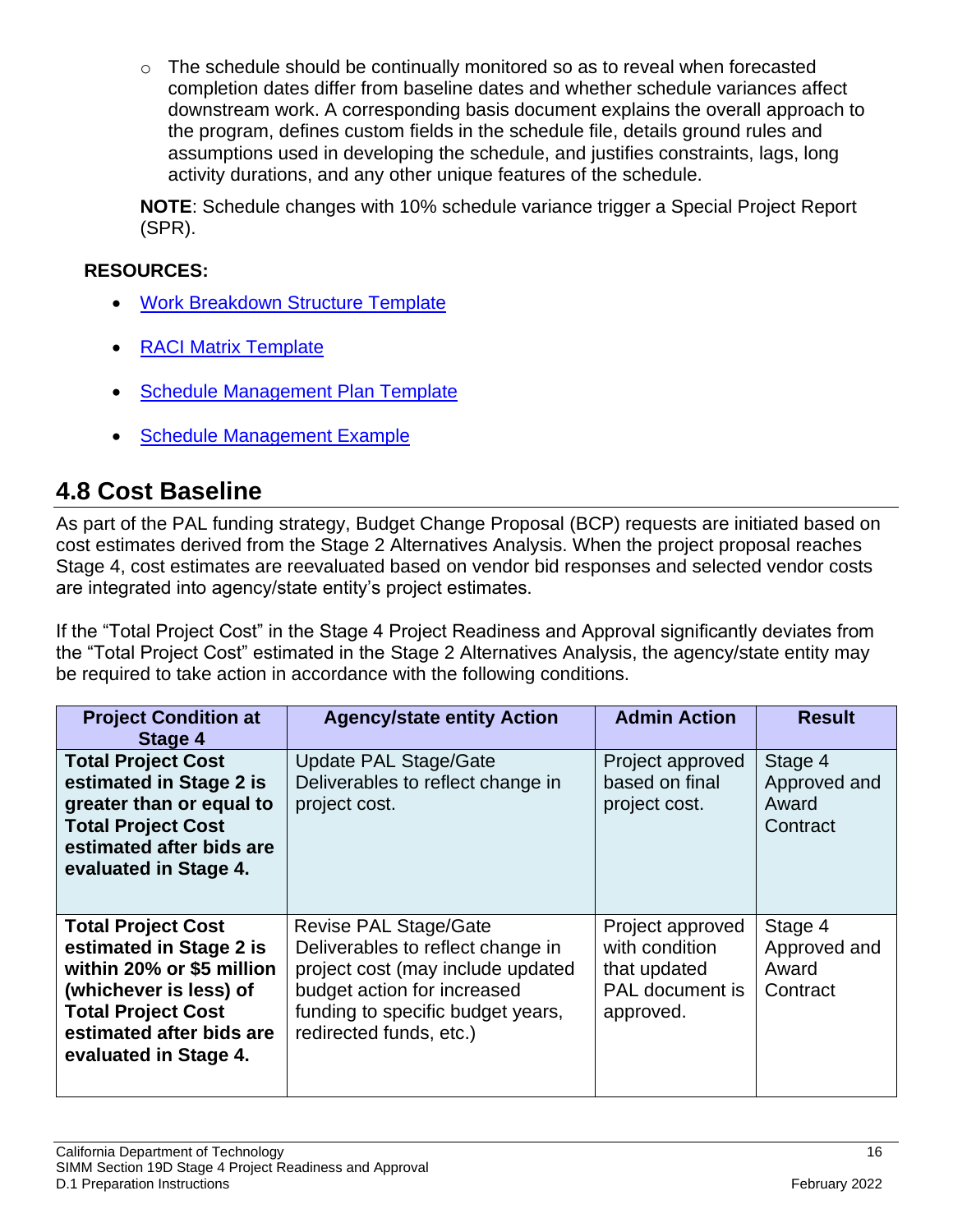| <b>Total Project Cost</b><br>estimated in Stage 2     | 1. Perform additional analysis to<br>determine cause of variance and     | Project is not<br>approved, | Proposal on<br>Hold |
|-------------------------------------------------------|--------------------------------------------------------------------------|-----------------------------|---------------------|
| exceeds 20% or \$5                                    | viability of project.                                                    | proposal is on              |                     |
| million (whichever is                                 | 2. Negotiate with vendor to reduce                                       | hold pending                |                     |
| less) of Total Project<br><b>Cost estimated after</b> | project costs to within 20% or \$5<br>million of estimated Total Project | additional<br>analysis to   |                     |
| bids are evaluated in                                 | Cost.                                                                    | determine                   |                     |
| Stage 4.                                              | 3. Revise PAL Stage/Gate                                                 | viability of                |                     |
|                                                       | Deliverables to reflect results of<br>negotiations (changes to scope).   | project.                    |                     |

Indicate the status of the following project management plans or project artifacts. Select "Yes" if the plan/artifact is completed to the required level, approved by the designated agency/state entity authority, and available for CDT review. Select "No" if the plan/artifact is under development, pending review/approval or not yet started and provide the status in the space provided. Select "Not Applicable" if the plan/artifact is not needed for the proposed project and provide an explanation in the space provided.

*A list of required plans for each stage has been provided at the end of this instruction document.*

- **1. Select** the Cost Management Plan status (Yes, No, or Not Applicable). If No or Not Applicable, provide the artifact status in the space provided.
- **2.** Utilizing the FAWs, provide the following cost related information from the Summary tab. Refer to SIMM 19F Financial Analysis Worksheets Preparation Instructions for information on how to complete the FAWs [\(SIMM Section 19F\)](https://cdt.ca.gov/wp-content/uploads/2019/07/F.1-Preparation-Instructions.pdf).

**Total Planning Cost (One-Time):** Enter the "Planning Costs" for this proposal from the FAW Summary tab.

The FAW Summary tab provides a summarized "Total Project Costs (Planning + One-Time + Total Future Annual Costs)" on the right-hand side for each respective alternative considered. The detailed planning costs are broken down in each respective Alternative tab.

The total planning cost is the sum of all costs associated with the planning activities conducted in Stage 2 Alternatives Analysis through Stage 4 Project Readiness and Approval. Estimated Proposed Cost is this same value taken from the last previously approved FAW submission.

**Total Project Cost (One-Time):** Enter the "One-time (Project) Costs" for this proposal from the Summary tab.

The FAW Summary tab provides a summarized "Total Project Costs (Planning + One-Time + Total Future Annual Costs)" on the right-hand side for each respective alternative considered.

The total one-time project costs are the costs that occur while the project is being implemented. The detailed project costs are broken down in each respective Alternative tab. Estimated Proposed Cost is this same value taken from the last previously approved FAW submission.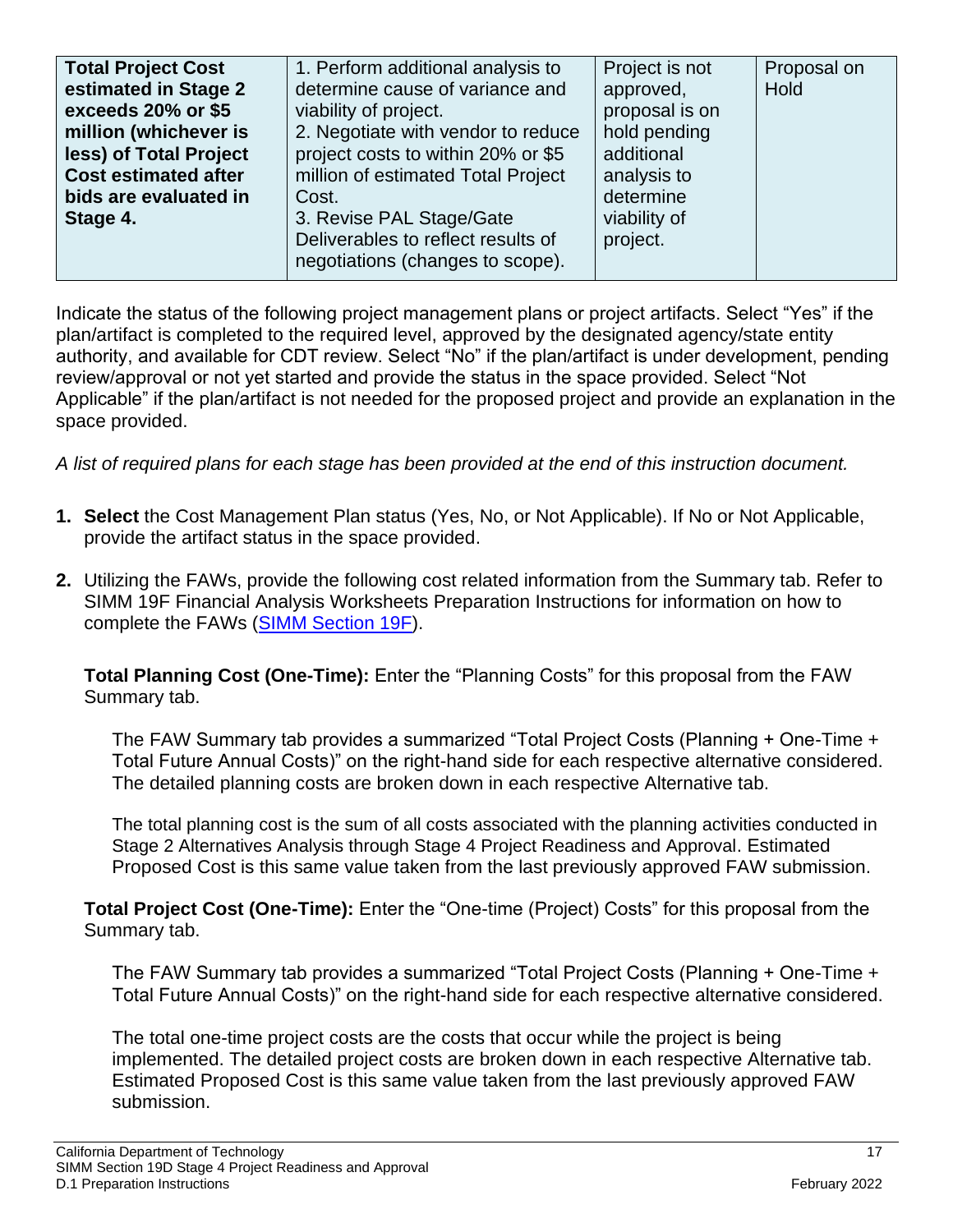**Total Future Operations IT Staff and OE&E Cost (Continuing)**: Enter the future annual operations costs for this proposal.

The FAW Summary tab provides a summarized "Total Project Costs (Planning + One-Time + Total Future Annual Costs)" on the right-hand side for each respective alternative considered. Enter the Total Future Operations IT Staff & OE&E Costs listed. Estimated Proposed Cost is this same value taken from the last previously approved FAW submission.

Variance: Enter the difference between the Estimated Proposed Cost and Final Baseline Cost for each item as needed.

**Total Cost**: Enter the sum of all planning, project (one-time), and annual future operations costs.

The FAW Summary tab provides a summarized "Total Project Costs – (Planning + One-Time + Total Future Annual Costs)" on the right-hand side for each respective alternative considered. Enter the sum from the "Total," which is the sum of all costs (planning, one-time, and annual future operations costs).

**NOTE**: The revised FAWs (June 2017 or after) use the IT staff (only) plus OE&E to calculate the total future operations costs.

The total project cost is the sum of ALL costs associated with the project planning phases (Stage 2 through Stage 4) and the project execution phase (design, development and implementation), plus future costs through one full year of maintenance and operations costs. Estimated Proposed Cost is this same value taken from the last previously approved FAW submission.

Variance: Enter the difference between the Estimated Proposed Cost and Final Baseline Cost for each item as needed.

**Annual Future Operations IT Costs (M&O)**: Enter the "Annual Future Operations IT Costs (M&O) from the Summary tab.

The FAW Summary tab provides a summarized "Total Project Costs (Planning + One-Time + Total Future Annual Costs)" on the right-hand side for each respective alternative considered. Enter the "Total Future Operations IT Costs (M&O)" listed.

**NOTE**: The revised FAWs (June 2017 or after) use the IT staff (only) plus OE&E for the FY identified as "M&O" to calculate the annual future operations IT costs.

This cost represents a full year of ongoing, continuing costs (IT staff and OE&E) of the solution once implemented and considered M&O. Estimated Proposed Cost is this same value taken from the last previously approved FAW submission.

Variance: Enter the difference between the Estimated Proposed Cost and Final Baseline Cost for each item as needed.

#### **3. Reason(s) for Variances**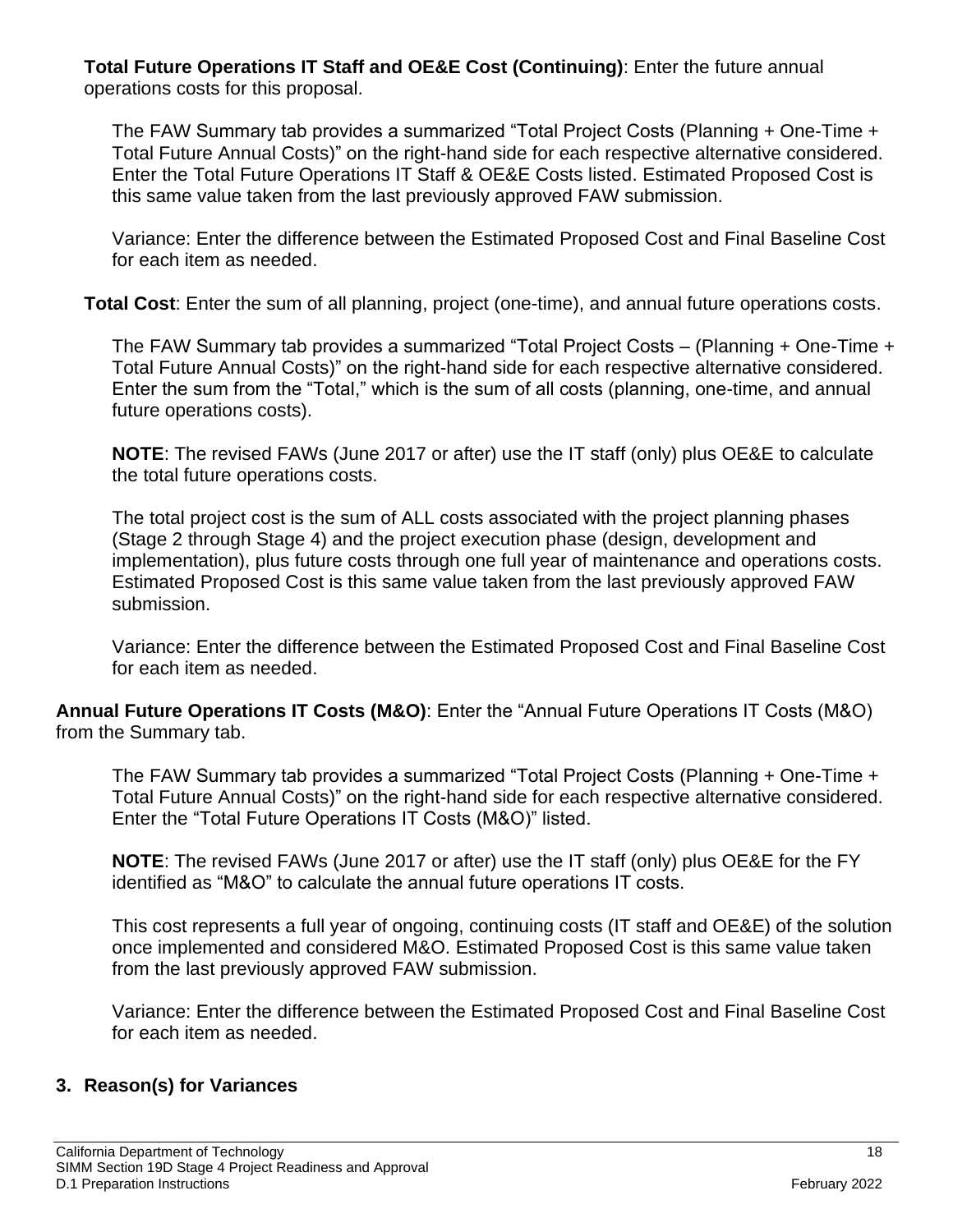The difference between anticipated costs and actual costs may be caused by many reasons (e.g., change in direction, feasibility, budgetary issues). Describe any reasons or issues that contributed to the cost difference in planning, project, and/or future costs. Provide a concise summary of the reason(s) for each difference identified in Section 4.13.1 Cost Summary in the space provided.

#### **4. Budget Change Proposal (BCP) Summary**

A Budget Change Proposal (BCP) is a proposal to change the level of service (increases, decreases, or shifts) or funding sources (new funds or utilizing different fund source for the same purpose) for activities authorized by the Legislature, or to propose new program activities not currently authorized. Agencies/state entities may request funding for an IT project through the BCP process. All BCPs relative to the proposed project are to be entered in the table provided.

**Budget Request ID:** Enter the unique number assigned to the BCP. For future BCP requests, this may be left blank.

**Budget Request Year:** Enter the fiscal year (in FY 0000-00 format) of the budget under development or consideration at the time the BCP or Finance Letter is submitted (i.e., the fiscal year for which the budget is not yet enacted). For BCPs that involve multiple years, enter the fiscal year of the first fiscal year as identified above. For future BCP requests, identify the fiscal year the request will be submitted for consideration.

**Requested Amount:** Enter the amount of funding being requested for the identified Budget Request Year. If the BCP is a multi-year budget request, provide the sum amount of all budget years requested.

**Status:** Select the status of the BCP from thedropdown list, including:

• Pending

This status is to be used for a BCP request that has been submitted and has not received a decision.

• Supported

This status is to be used for a BCP request that is supported by the Department of Finance (DOF).

- Not Supported This status is to be used for a BCP request that is not supported by the DOF.
- Future

This status is to be used for a BCP request that has not been submitted but is anticipated.

**Budget Bill Language (if supported)**: Insert the language from the final budget bill if the BCP has been supported.

Add BCP summaries as needed.

#### **RESOURCES:**

• [Cost Management Plan](http://capmf.cdt.ca.gov/files/CA-PMF_Planning_Template_Shells/Cost_Management_Plan_Template_Shell.docx#a11y=)

• [Cost/Budget Management Example](http://capmf.cdt.ca.gov/pdf/templates/samples/BOE_CROS_ProjectManagementPlan.pdf#page=24&a11y=)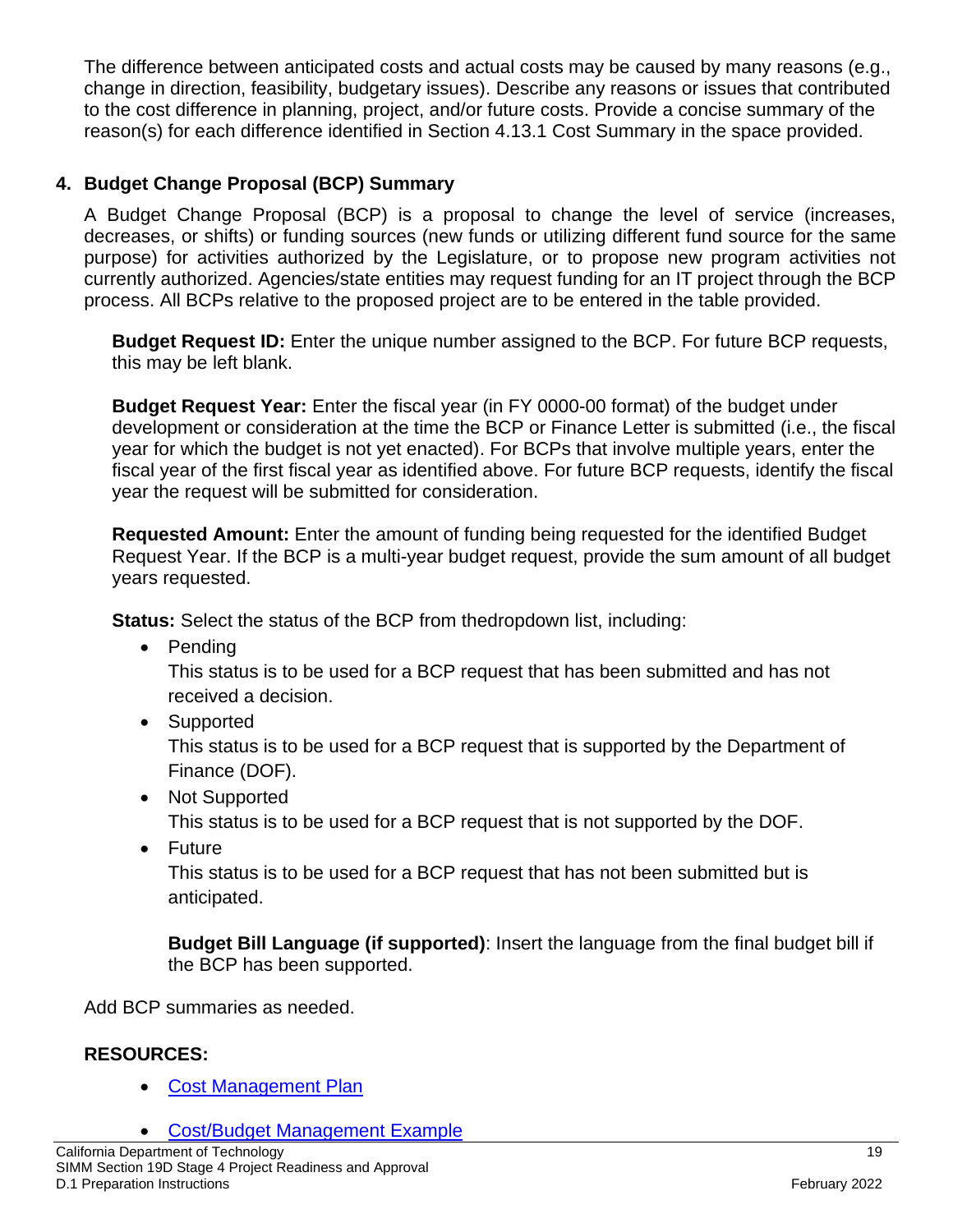#### **5. Financial Analysis Worksheets (Baseline)**

**Attachment**: Attach FAWs to the email submission. Do not embed in your Stage 4 template.

The FAWs should document final baseline cost and resource assumptions the agency/state entity made during the Project Approval Lifecycle. Based on bid reviews and vendor selection, these FAWs will include refined figures as compared to the estimates that were submitted in Stage 2 Section 2.14 Financial Analysis Worksheets.

The FAWs provide a standard format for documenting the projected costs and financial benefits of the current method of operation and the proposed alternative. The worksheets are used to perform cost analyses of the full range of alternatives under consideration. [Refer to SIMM 19F](http://www.cio.ca.gov/Government/IT_Policy/pdf/SIMM19/SIMM_19F1-Preparation_Instructions.pdf)  [Financial Analysis Worksheets Preparation Instructions](http://www.cio.ca.gov/Government/IT_Policy/pdf/SIMM19/SIMM_19F1-Preparation_Instructions.pdf) for direction on how to complete the FAWs.

#### **RESOURCES:**

- [Financial Analysis Worksheet Template](https://cdt.ca.gov/wp-content/uploads/2019/09/F.2-Financial-Analysis-Worksheets-Template-1.xlsx#a11y=)
- [Financial Analysis Worksheet Instructions](https://cdt.ca.gov/wp-content/uploads/2019/07/F.1-Preparation-Instructions.pdf)

### <span id="page-20-0"></span>**4.9 Primary Solicitation Results**

The procurement solicitation process is comprised of many different phases and activities (e.g., the release of the solicitation package to vendor community, addenda, the receipt of bids, bidder evaluations/scoring, negotiations, vendor selection).

At the conclusion of the procurement solicitation process, the primary solicitation results encapsulate the results of the solicitation activities conducted during Stage 4 Project Readiness and Approval. The primary solicitation results collected in this section provide insights into the planning estimations made in previous stages and help reinforce and establish guidance for future solicitations.

**1.** An Evaluation and Selection Report (ESR) must be used to document the evaluation and selection process used for contract award. Refer to the [SCM Volume 3](http://www.dgs.ca.gov/pd/Resources/publications/SCM3.aspx) and Evaluation and [Selection Report Template](http://www.documents.dgs.ca.gov/pd/poliproc/Chapter03EVALUATIONANDSELECTIONREPORT.doc) for additional information. Evaluation and Selection Reports must be approved by the entity that has authority over the respective procurement (Department of General Services, CDT or the agency/state entity's Procurement Office).

Select "Yes" if the agency/state entity received approval of the Evaluation and Selection Report. Select "No" if the agency/state entity has not received approval of the Evaluation and Selection Report.

Select "Not applicable" if the agency/state entity does not need to complete an Evaluation and Selection Report.

#### **RESOURCES:**

- **[State Contracting Manual Volume 3](http://www.dgs.ca.gov/pd/Resources/publications/SCM3.aspx)**
- **2. Attachment:** Attach the proposed contract resulting from the primary solicitation.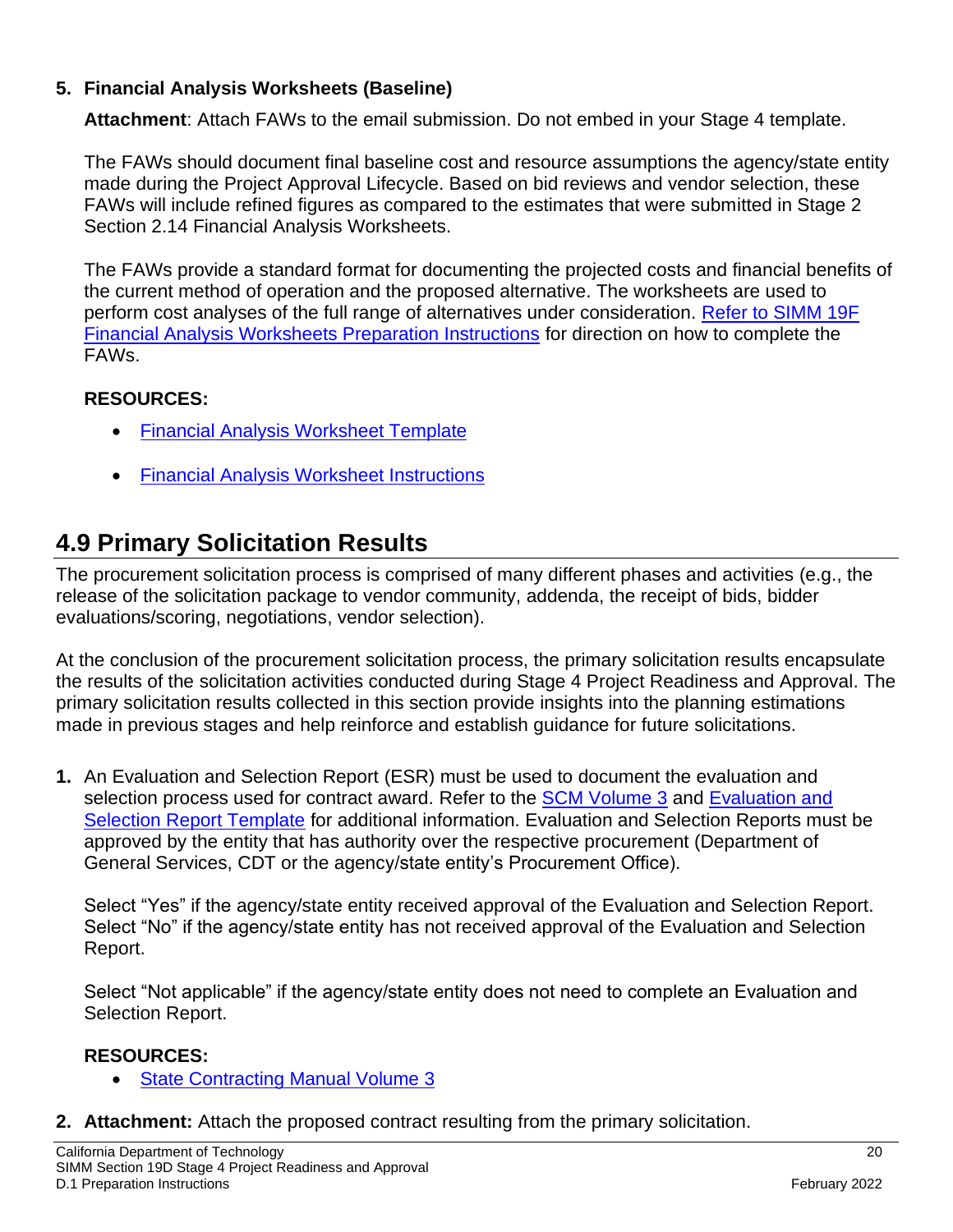The solicitation process is the method used to solicit bid responses to acquire goods or services that will help achieve the primary objective of this proposal. During the solicitation process, final bid responses will be evaluated for responsiveness and compliance. This section captures the final proposed contract for the primary solicitation.

The data captured assists in future procurement planning, identification of the interested vendor pools, ratio of responsive bidders, and percentage of bid submissions. Refer to [SCM Volume 3](http://www.dgs.ca.gov/pd/Resources/publications/SCM3.aspx) for additional information regarding final bid submissions. Only bid respondents relative to the primary solicitation are to be entered in the table provided.

#### **3. Was one of the viable solutions in Stage 2 selected for final contract award?**

Please answer Yes or No and if No is selected, provide reasons for the different selection.

- **4. Selected Vendor Name:** Enter the name of the primary bidder's company or firm.
- **5. Contract Number:** Enter the contract number.

**Contract Start Date:** Select the actual contract start date. The contract start date is the first date the contractor can start work after contract execution. This date may or may not be the contract term start date. Depending on the contract execution date, the term may be adjusted, as appropriate.

**Contract End Date:** Select the actual contract end date. The contract end date should reflect the expiration date of all contract activities; the last date that contract activities are to be completed. This end date should include any potential optional years that may extend the term of the original contract.

**6. Total Contract Cost (without Optional Years):** Enter the total contract cost as identified in the final contract, if known. The Stage 4 total contract cost may differ from the anticipated amount identified in Stage 3 Section 3.6.2 Solicitation Method if the actual vendor/contractor proposal submitted during the solicitation process differs from the estimates previously received. This total contract cost should not include any potential optional years that may be executed. The FAWs should be continually updated with the actual costs, as determined.

**Optional Years (Number of Months):** Enter the number of potential optional years (in months) that may extend the term of the original contract.

- **7. Total Cost of Optional Years:** Enter the total cost of any potential optional years that may be executed as identified in the final contract.
- **8. Total Contract Cost (with Optional Years)**: Enter the total contract cost as identified in the final contract including the costs for any potential optional years, if known. The Stage 4 total contract cost may differ from the anticipated amount identified in Stage 3 Section 3.6.2 Solicitation Method if the actual vendor/contractor proposal submitted during the solicitation process differs from the estimates previously received. This total contract cost should include any potential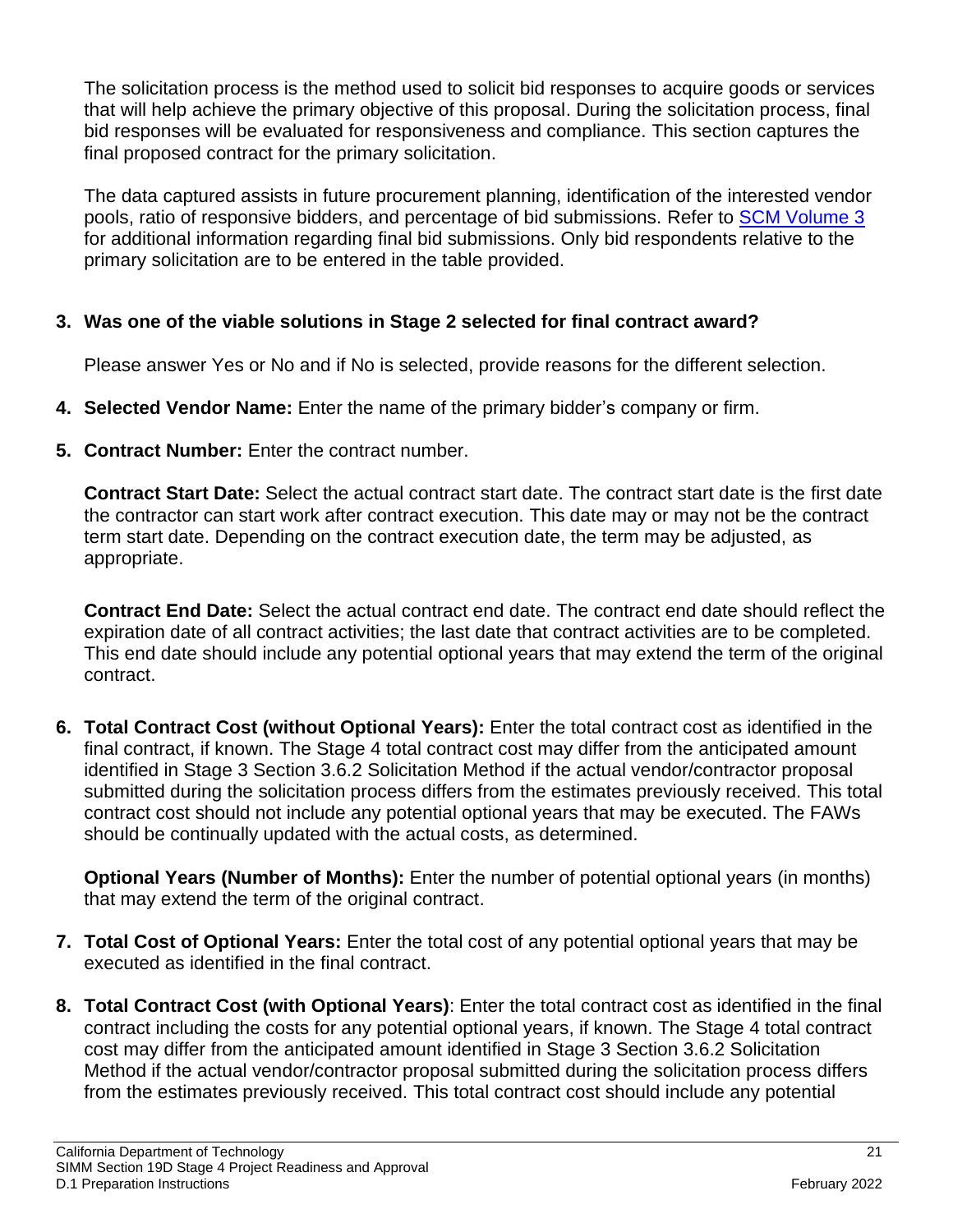optional years that may be executed. The FAWs should be continually updated with the actual costs, as determined.

Indicate the status of the following project management plans or project artifacts. Select "Yes" if the plan/artifact is completed to the required level, approved by the designated agency/state entity authority (for plans marked "Approved"), and available for CDT review. Select "No" if the plan/artifact is under development, pending review/approval or not yet started and provide the status in the space provided. Select "Not Applicable" if the plan/artifact is not needed for the proposed project and provide an explanation in the space provided.

**Select** the project management plan/artifact status (i.e., Yes, No or Not Applicable) for each of the following. If No or Not Applicable, provide the artifact status in the space provided:

- Configuration Management Plan (Draft)
- Data Management Plan (Draft)
- Maintenance and Operations Transition Management Plan (Draft)

# <span id="page-22-0"></span>**4.10 Risk Register**

**Attachment**: Attach the Risk Register to the email submission.

Risk management can be defined as the processes and structures that are directed towards realizing potential opportunities, while simultaneously managing possible adverse impacts. From a project management perspective, risk management is a continuous activity conducted throughout the life of the project—it seeks to identify potential risks, evaluate their likely impact, develop mitigation plans, and monitor progress.

The Risk Register is a tool to capture project risks and supports the risk management process in accordance with the Risk Management Plan. This includes tracking information such as probability, impact, triggers, mitigation plans, and contingency plans. The template and instructions for the Risk Register is available in [SIMM Section 17 CA-PMF.](http://capmf.cdt.ca.gov/)

The Risk Register includes all project risks identified through the PAL that will continue into project execution. Any open project approval conditions that will not be completed by the end of Stage 4 Project Readiness and Approval should be added to the Risk Register as a risk that will continue post PAL.

#### RESOURCES:

**[Risk Registry Template](http://capmf.cdt.ca.gov/files/CA-PMF_Planning_Template_Shells/Risk_Register_Template_Shell.xlsx#a11y=)** 

# <span id="page-22-1"></span>**Stage 4 Deliverables Summary**

The following lists out the required deliverables for the Stage 4 Project Readiness and Approval document to be submitted by the department. Please note that the CDT can receive emails containing a maximum of 25MB of attachments and 1000 files. If your email needs to be split, please let us know during the submission in case the emails are received out of order.

Stage 4 Deliverable List:

Stage 4 Project Readiness and Approval Document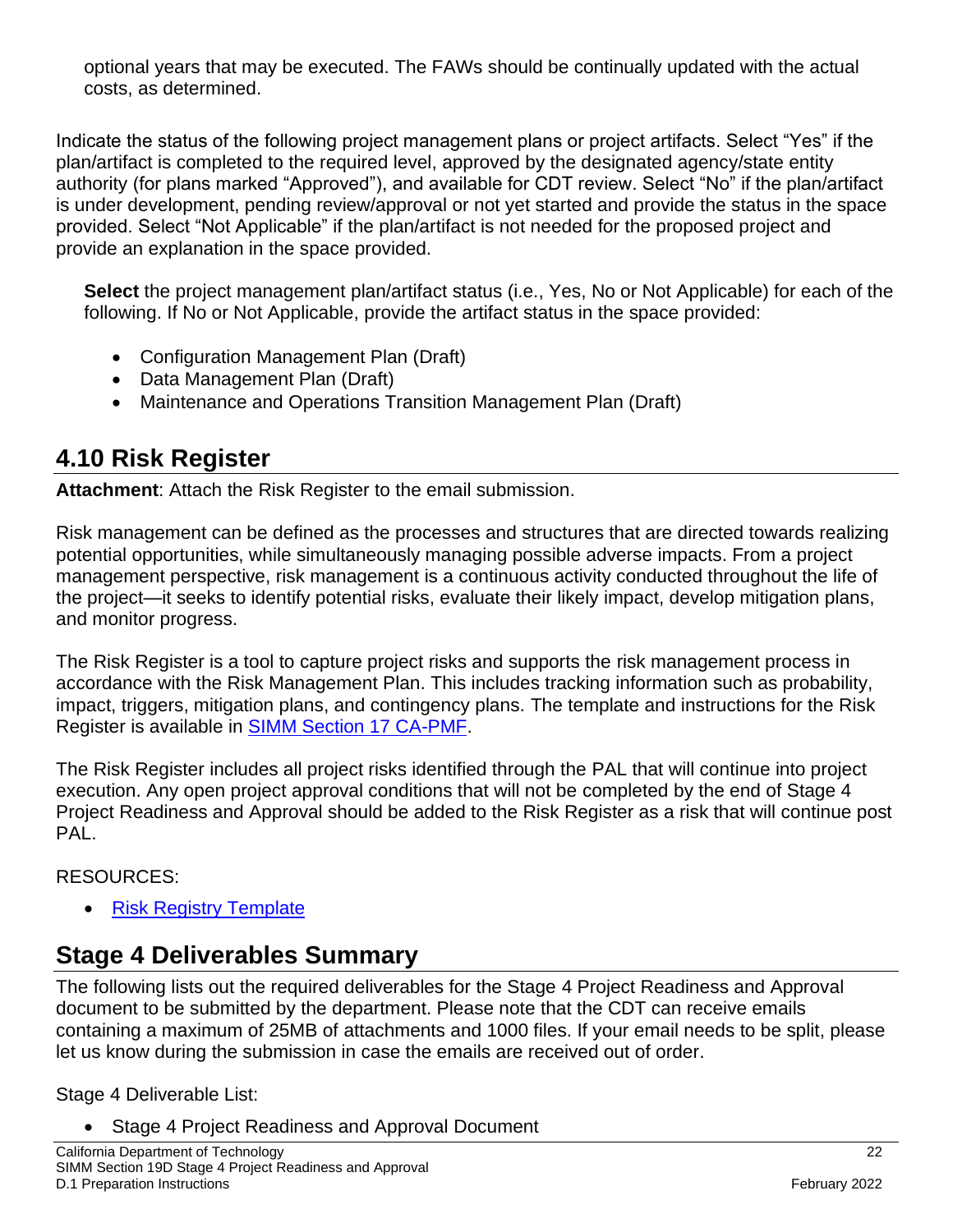- Project Executive Transmittal
- Completed STP Procurement Assessment Form updated for Stage 4, if needed.
- Contract Management Plan
- Implementation Management Plan
- Requirements/Backlog Baseline and/or Deliverables Baseline
- Master Schedule with Key Milestones
- Cost Management Plan
- Financial Analysis Worksheets (Baseline)
- Evaluation and Selection Report for the Primary Solicitation
- Proposed Contract resulting from the Primary Solicitation
- Configuration Management Plan
- Data Management Plan
- Maintenance and Operations Transition Management Plan
- Risk Register

### <span id="page-23-0"></span>**Project Management Plans by Stage**

The following plans are due during the Project Approval Lifecycle framework:

#### Stage 2:

- Scope Management Plan (Approved)
- Communication Management Plan (Approved)
- Schedule Management Plan (Approved)
- Procurement Management Plan (Approved)
- Requirements Management Plan (Approved)
- Stakeholder Management Plan (Draft)
- Governance Plan (Draft)
- Contract Management Plan (Draft)
- Resource Management Plan (Draft)
- Change Control Management Plan (Draft)
- Risk Management Plan (Draft and Risk Log)
- Issue and Action Item Management Plan (Draft and Issue Log)
- Cost Management Plan (Approved if planning BCP was approved)
	- $\circ$  The cost management plan must be submitted in an approved state for Stage 2 only if a planning BCP was approved for this effort. If a planning BCP was not submitted/approved, the Cost Management Plan will be required as an approved plan in Stage 4.

#### Stage 3:

- Project Management Plan (Draft)
- Risk Management Plan (Approved)
- Issue and Action Item Management Plan (Approved)
- Change Control Management Plan (Approved)
- Quality Management Plan (Approved)
- Testing Management Plan (Approved)
- Security Management Plan (Approved)
- Contract Management Plan (Updated Draft)